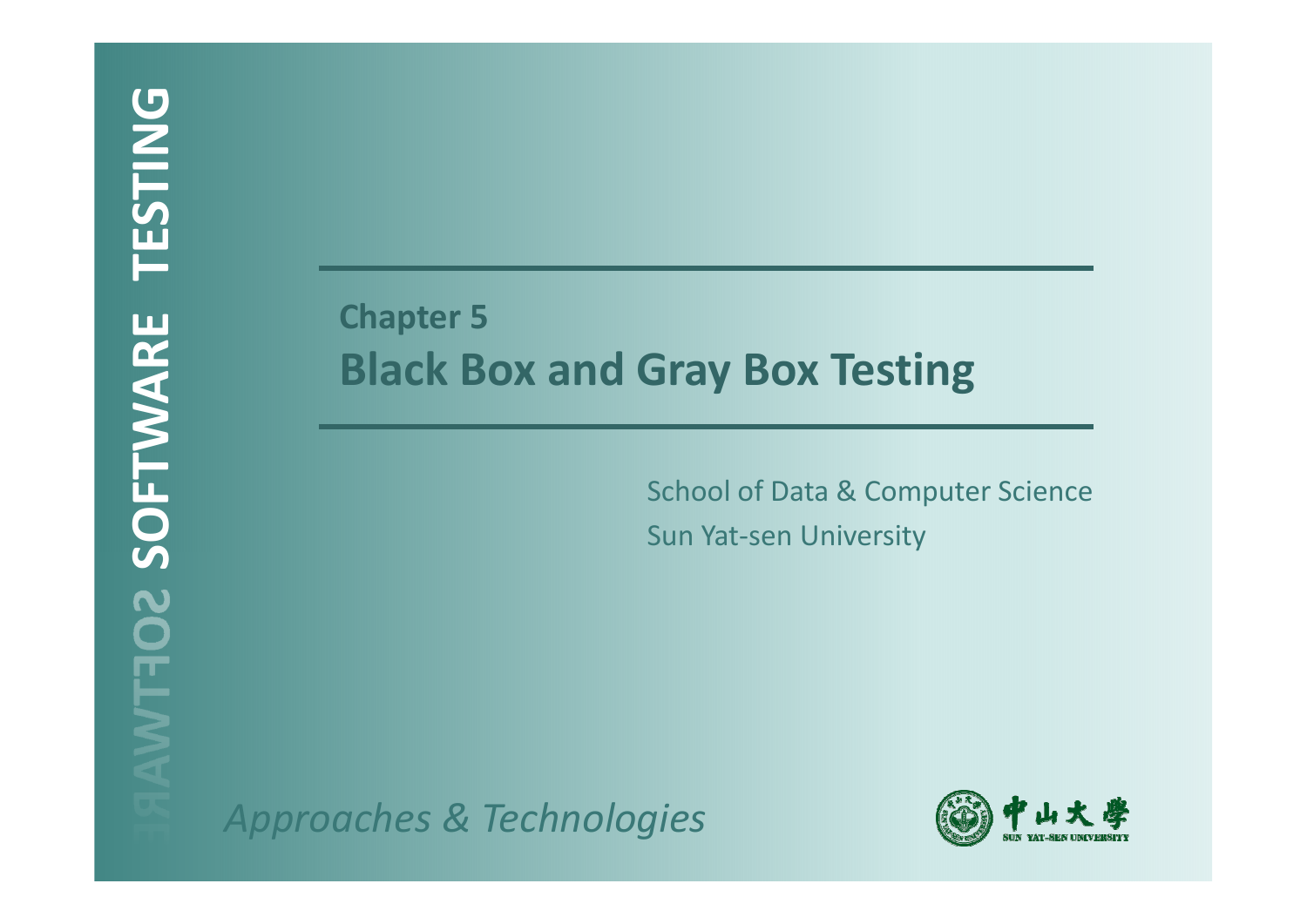



## ■ 5.1 黑盒测试

- 黑盒测试概述
- 等价类划分法
- 边界值分析法
- 错误推测法
- 随机测试法
- 因果图法
- 5.2 灰盒测试

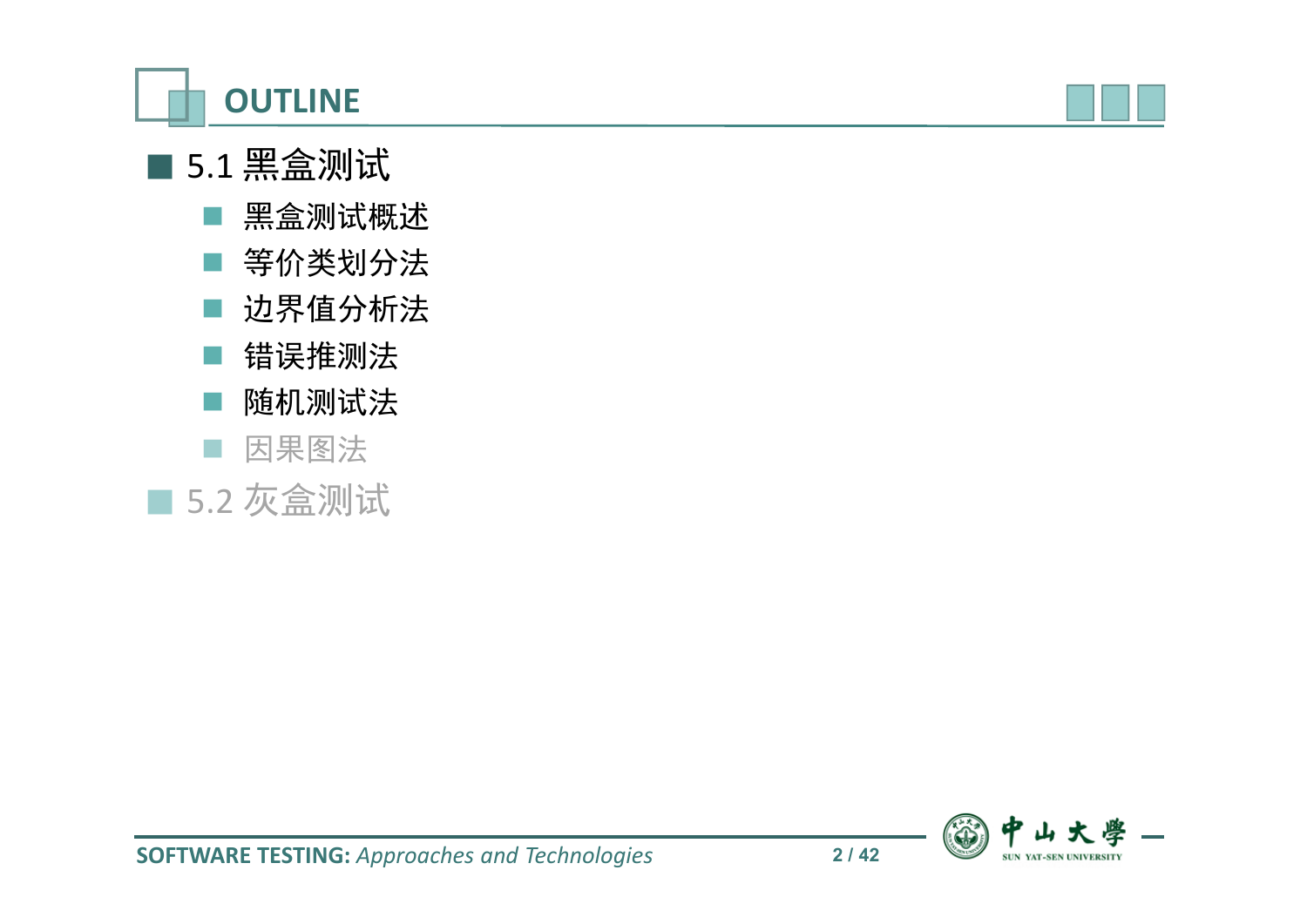



### ■ 黑盒测试概述

- 黑盒测试的概念
	- 黑盒测试把测试对象当作看不见内部细节的"黑盒",在完全 不考虑被测程序内部结构和处理过程的情况下,仅仅依据程序 功能的需求规格设计测试用例,并推断测试结果的正确性。
		- 黑盒测试也称为功能测试或数据驱动测试。黑盒测试要求 导出执行被测程序所有功能需求的输入条件集,生成测试 用例集,实现功能覆盖。
			- ◌ 功能覆盖主要是需求覆盖,即通过设计一定的测试用 例,对每个功能需求点进行测试。
			- ◌ 根据软件产品需求规格说明中的功能设计规格进行测 试,以证实每个实现了的功能是否符合规格要求。
	- 比较:白盒测试按照程序内部逻辑结构和编码结构来设计测试 用例并完成测试,因此又称为结构测试或逻辑驱动测试。

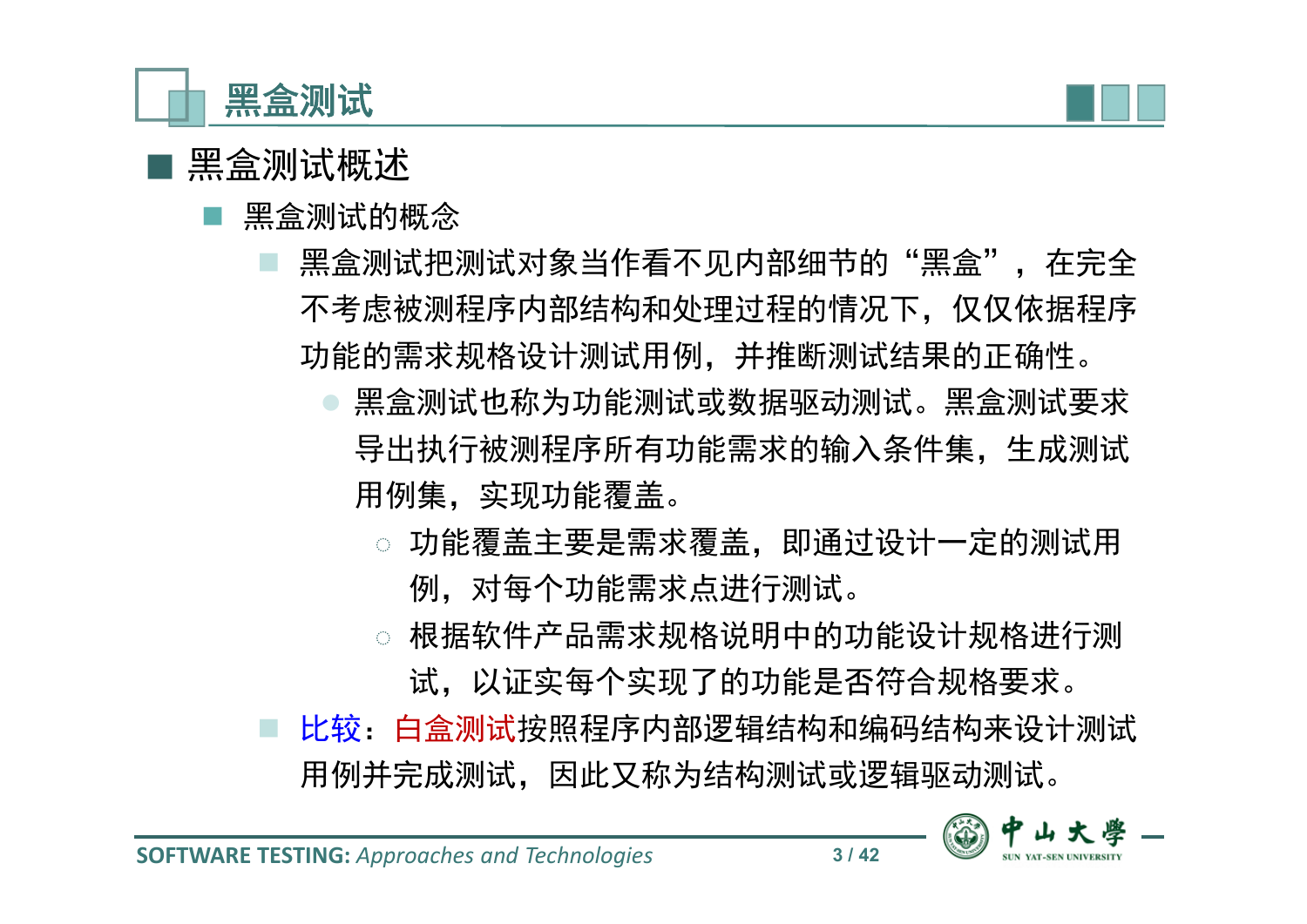



- 黑盒测试的概念 (续)
	- 黑盒测试在被测软件的接口处进行。
		- 黑盒测试着眼于被测程序的外部结构,而不考虑其内部逻 辑,主要针对软件界面和软件功能进行测试。
		- 黑盒测试站在软件使用者的角度,从输入数据与输出数据 的对应关系出发进行测试。
	- 黑盒测试需要解决的问题:
		- 如何测试功能的有效性?
		- 如何测试系统的行为和性能?
		- 如何测试系统能够承受的数据速率和数据量?
		- 何种类型的输入会产生好的测试用例?
		- ◎ 系统是否对特定的输入值特别敏感?
		- 如何分隔数据类的边界?

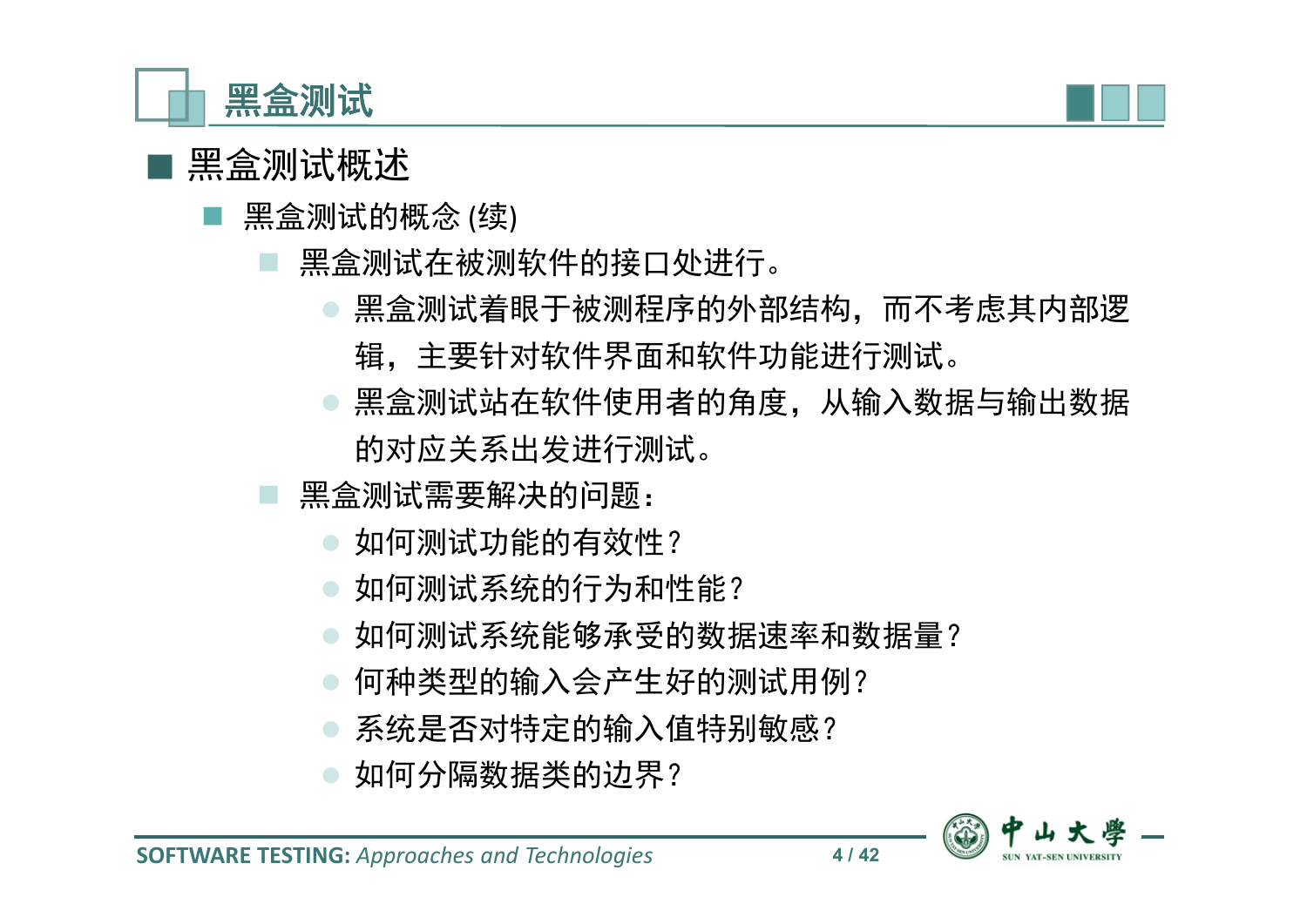



#### 黑盒测试的局限

- 黑盒测试无法发现被测程序的外部特性设计或需求规格说明的 规定有误。
- 黑盒测试不能替代白盒测试,而是用来发现白盒测试以外的其 他类型的错误,比如:
	- 功能错误或遗漏
	- 接口错误或界面错误
	- 数据结构或外部数据库访问错误
	- 性能错误
	- 初始化和中止错误

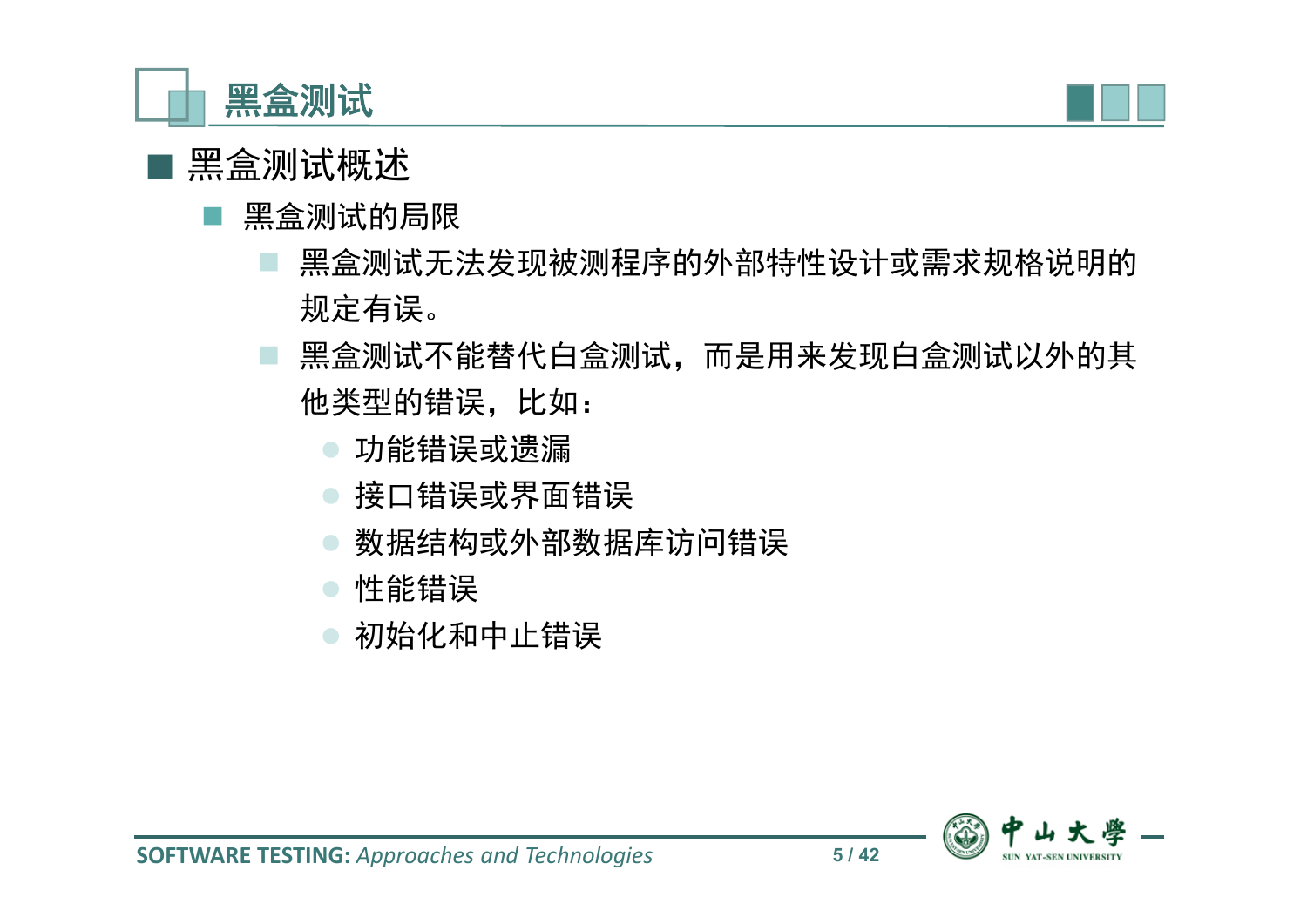



#### ■ 黑盒测试概述

- 黑盒测试的局限 (续)
	- 黑盒测试需要在所有可能的输入/输出条件中确定测试用例, 检 查程序是否都能产生预期输出,以期发现被测程序中的错误。
		- 一般情况下难以实现。穷举测试数量太大,不仅要测试所 有合法的输入,而且还要对那些不合法但是可能的输入进 行测试。
			- ◌ 假设一个程序 P 有输入量 X 和 Y 及输出量 Z。在字长为 32位计算机上运行。若 X、Y 取整数, 按黑盒方法进行 穷举测试,其测试数据组数量可能为 232×232=264。 ◌ 如果测试一组数据需要1毫秒,一年工作 365×24 小时
				- ,完成 P 的所有测试大约需要5亿年。

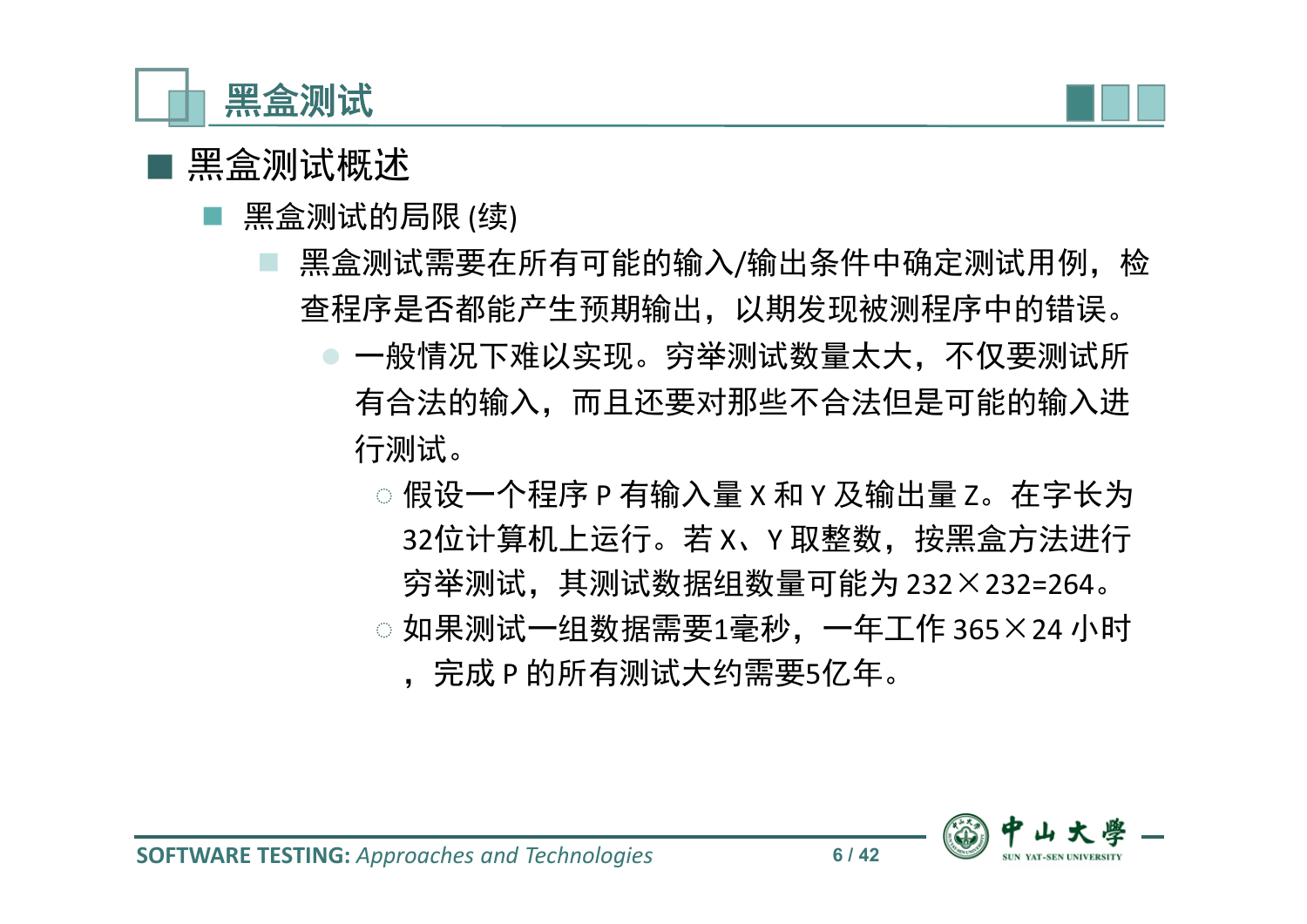



#### 黑盒测试方法

- 黑盒测试需要确定一些产生测试用例的方法,用以产生有限的 测试用例而覆盖足够多的"任何情况"。
- 常用的黑盒测试方法:
	- 等价类划分法
	- 边界值分析法
	- 猜错法
	- 随机数法
	- 因果图方法
	- $\circ$   $\circ$   $\circ$
- 这些测试方法从更广泛的角度进行黑盒测试,每种方法都力图 能涵盖更多的"任何情况",但又各有长处。 综合使用这些方法,可以得到较好的测试用例集。

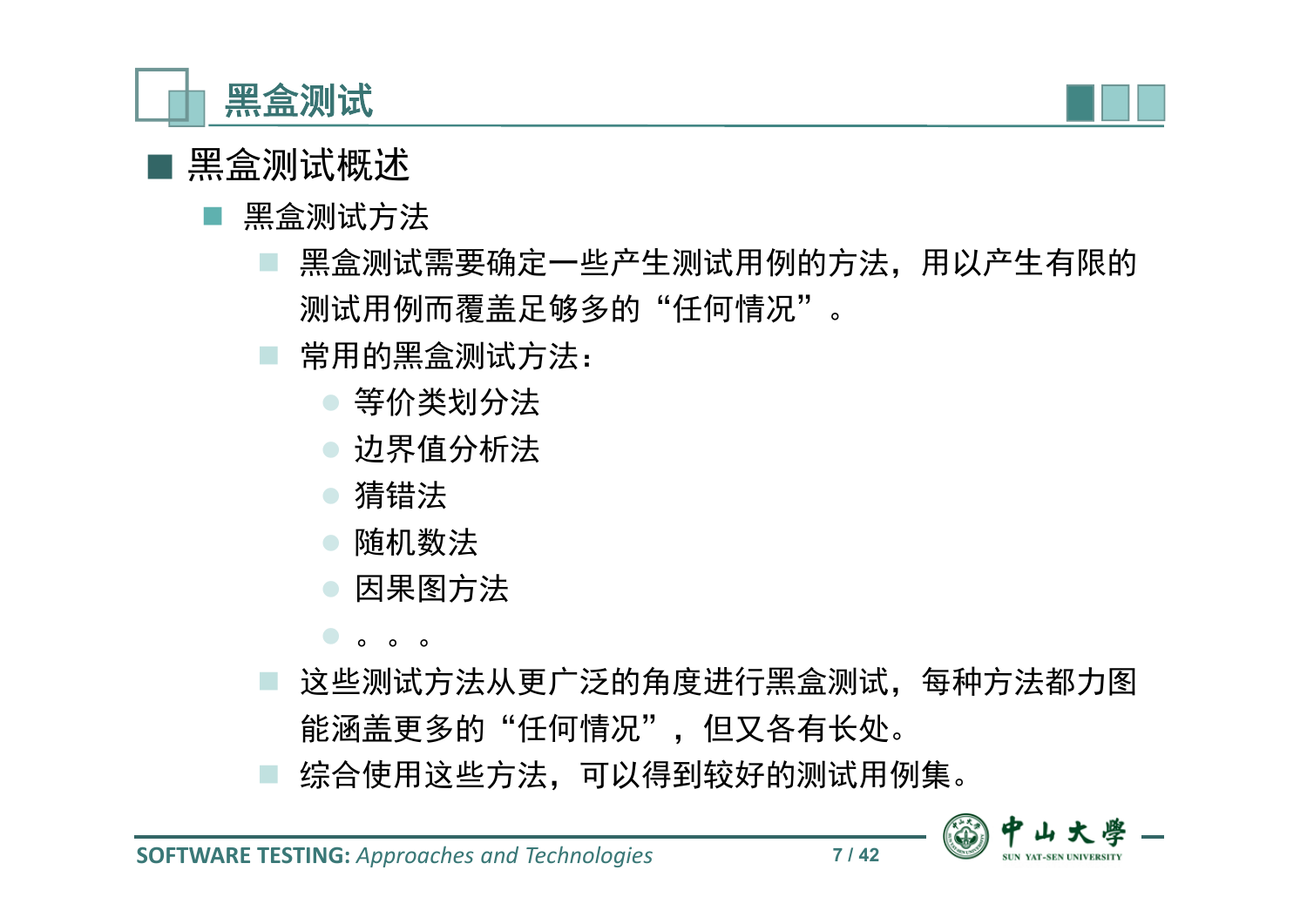



### ■ 黑盒测试概述

- 黑盒测试要求
	- 每个被测程序的特性或功能必须被一个测试用例或一个被认可 的异常所覆盖。
	- 既要考核"程序是否做了应该做的",还要考察"程序是否没 有做不应该做的"。
		- 同时还要考察被测程序在其他一些情况下是否正常,这些 情况包括数据类型和数据值的异常等等。
	- 需要构造数据类型和数据值的最小集测试。
		- 用一系列真实的数据类型和数据值运行,测试超负荷、饱 和及其他"最坏情况"结果。
	- 通过假想的数据类型和数据值测试系统排斥非法输入的能力。
	- 对影响系统性能的关键模块 (如基本算法) 的模块性能 (如精度 、时间、容量等) 进行测试。

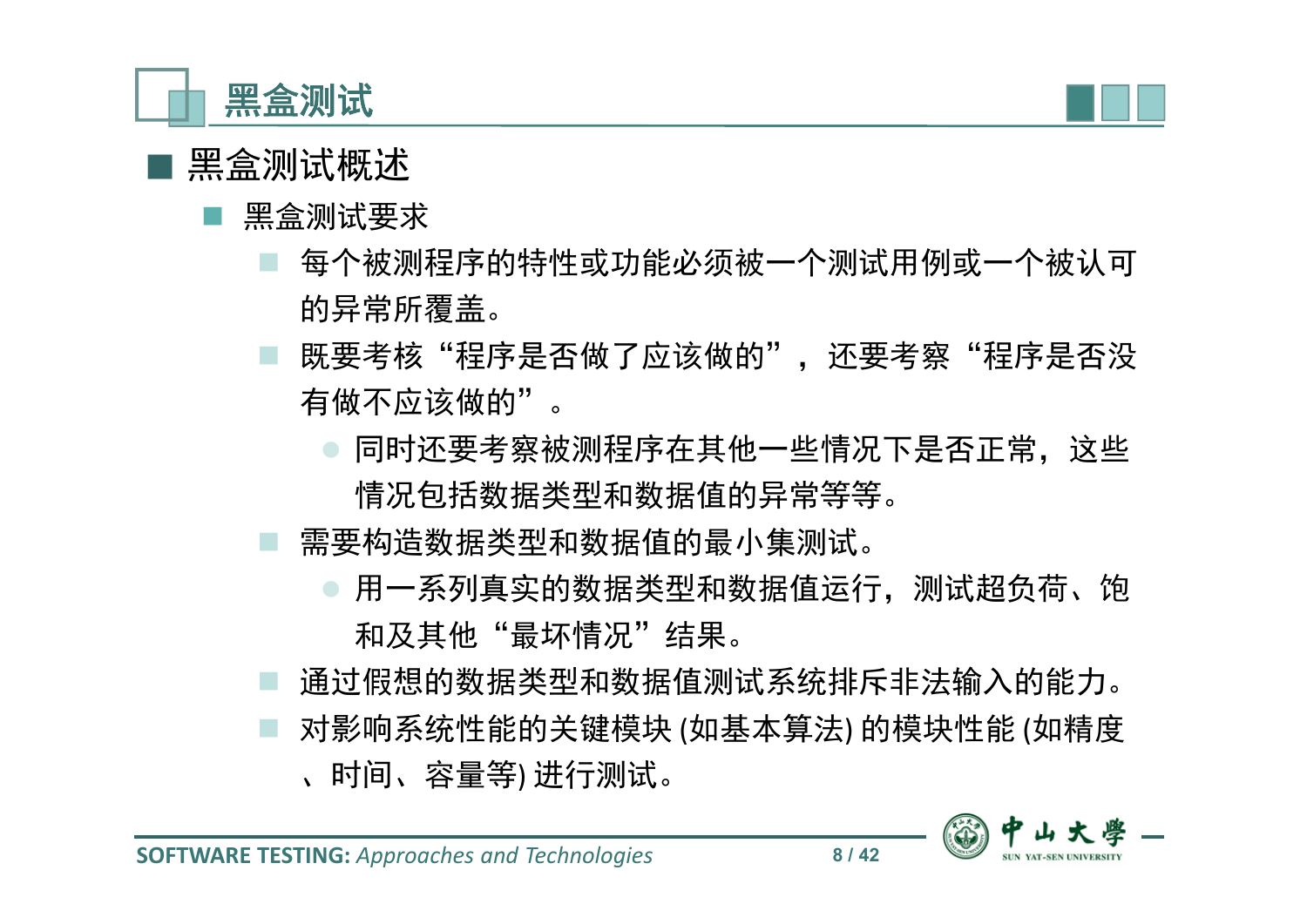



- 黑盒测试要求 (续)
	- 黑盒测试设计的测试用例集需要满足以下两个标准:
		- 所设计的测试用例能够减少为达到合理测试所需要设计的 测试用例的总数;
		- 所设计的测试用例能够揭示是否存在某些类型的错误,而 不是仅仅指出与特定测试有关的错误是否存在。

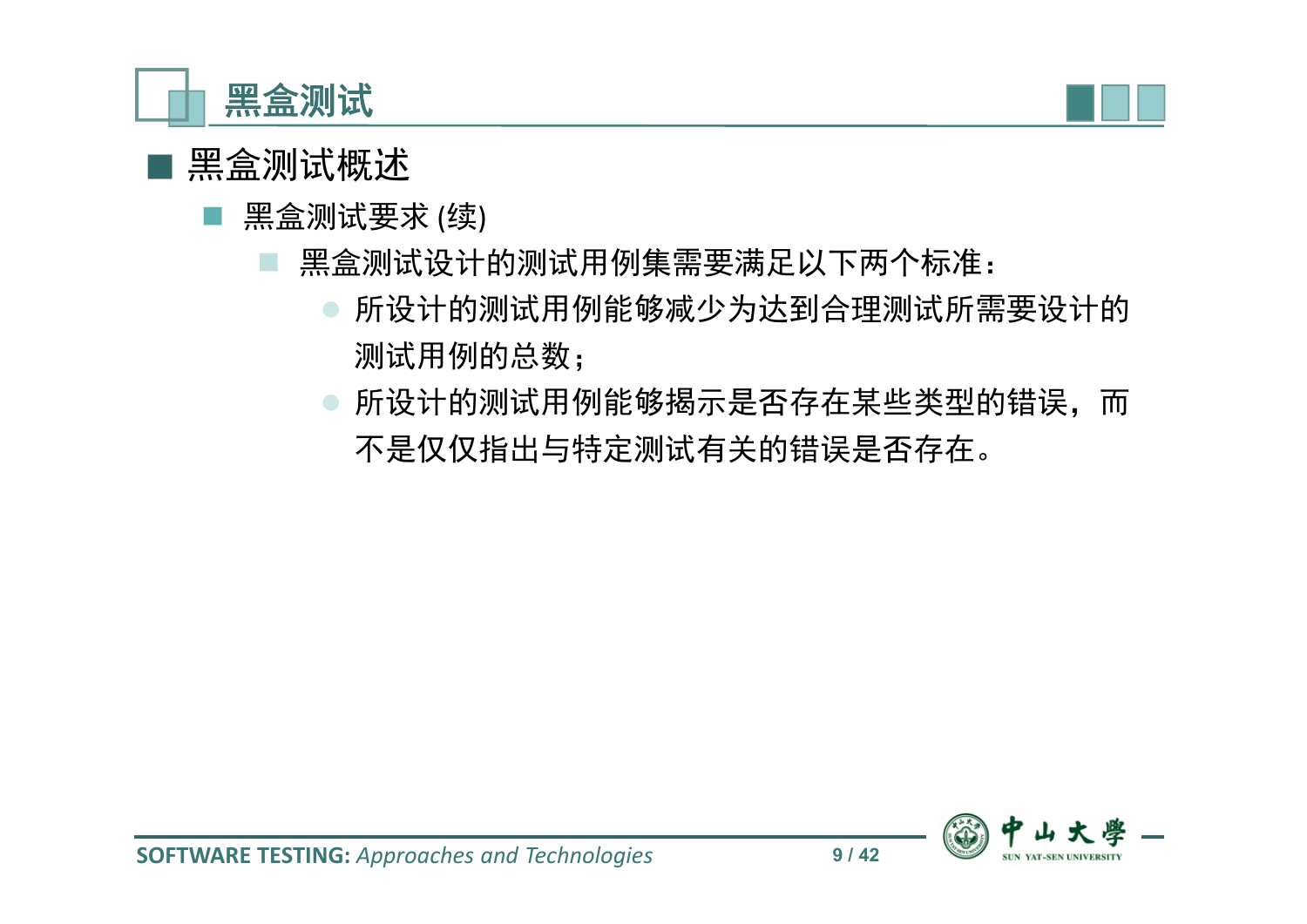



- 黑盒测试的通过准则
	- 黑盒测试只有测试通过和测试失败两种结果。
	- 在设计和执行测试用例时,首先考虑"通过测试"的用例。
		- 通过测试实际上只是确认被测软件能够做什么,而不去考 验其能力如何。
		- 通过测试的目的是在进行破坏性试验之前,先考察被测软 件是否实现了基本功能。
		- 通过测试的用例尽量做到简单、直观。
	- 在确信被测软件能够正常运行之后,再采取各种手段 (例如压 力测试) 找出其它软件缺陷。

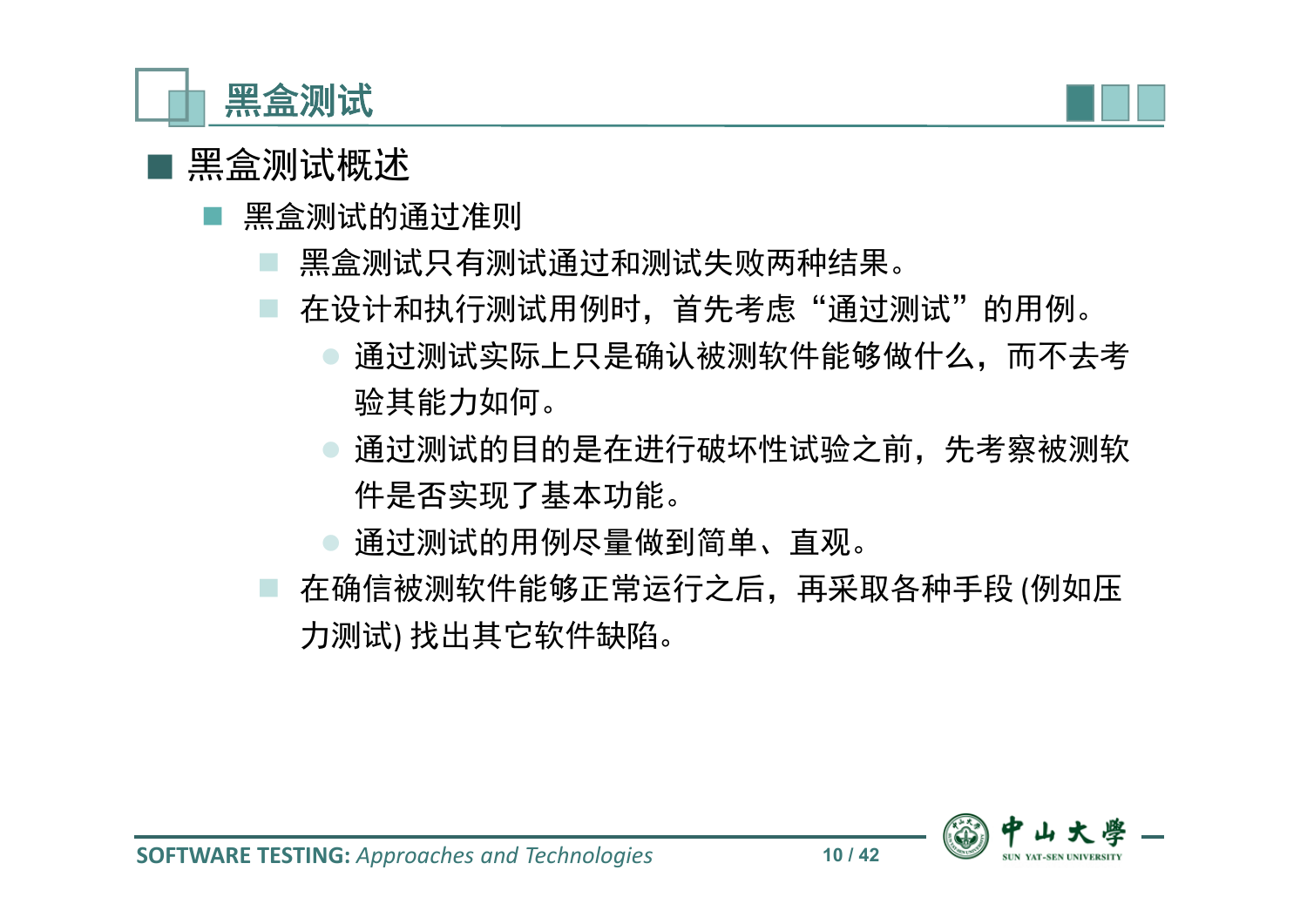



- 黑盒测试的测试用例开发
	- 黑盒测试与被测程序如何具体实现无关。即使程序的实现发生 变化,黑盒测试用例仍应该可用 (可重用性,面向回归测试)。
		- 黑盒测试用例开发可以与软件开发同时进行,从而节省总 体开发时间。通过软件用例可以设计出大部分的黑盒测试 用例。
	- 黑盒测试用例存在的一些问题:
		- 测试用例数量较大;
		- 测试用例可能产生很多冗余;
		- 功能性测试的覆盖范围难以达到完全覆盖。

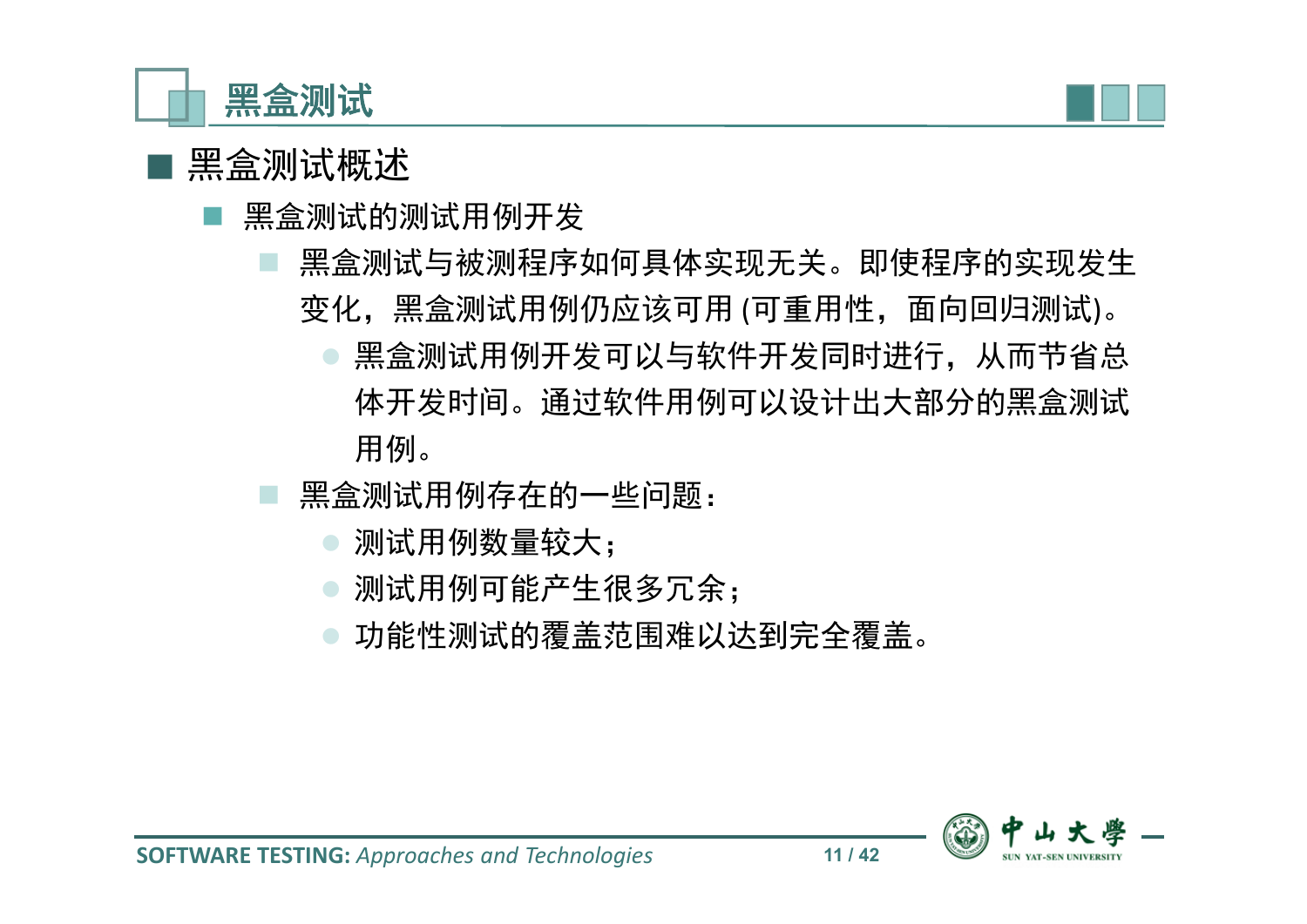

- 等价类划分是一种典型的黑盒测试方法。
	- 等价类划分方法完全不考虑被测程序的内部结构,只依据程序 的规格说明来设计测试用例。
	- 等价类划分方法把所有可能的输入数据 (即程序的输入域) 划分 成若干部分,然后从每一部分中选取少数有代表性的数据做为 测试用例。
	- 使用等价类划分方法设计测试用例要经历划分等价类 (列出等 价类表) 和确立测试用例两个步骤。

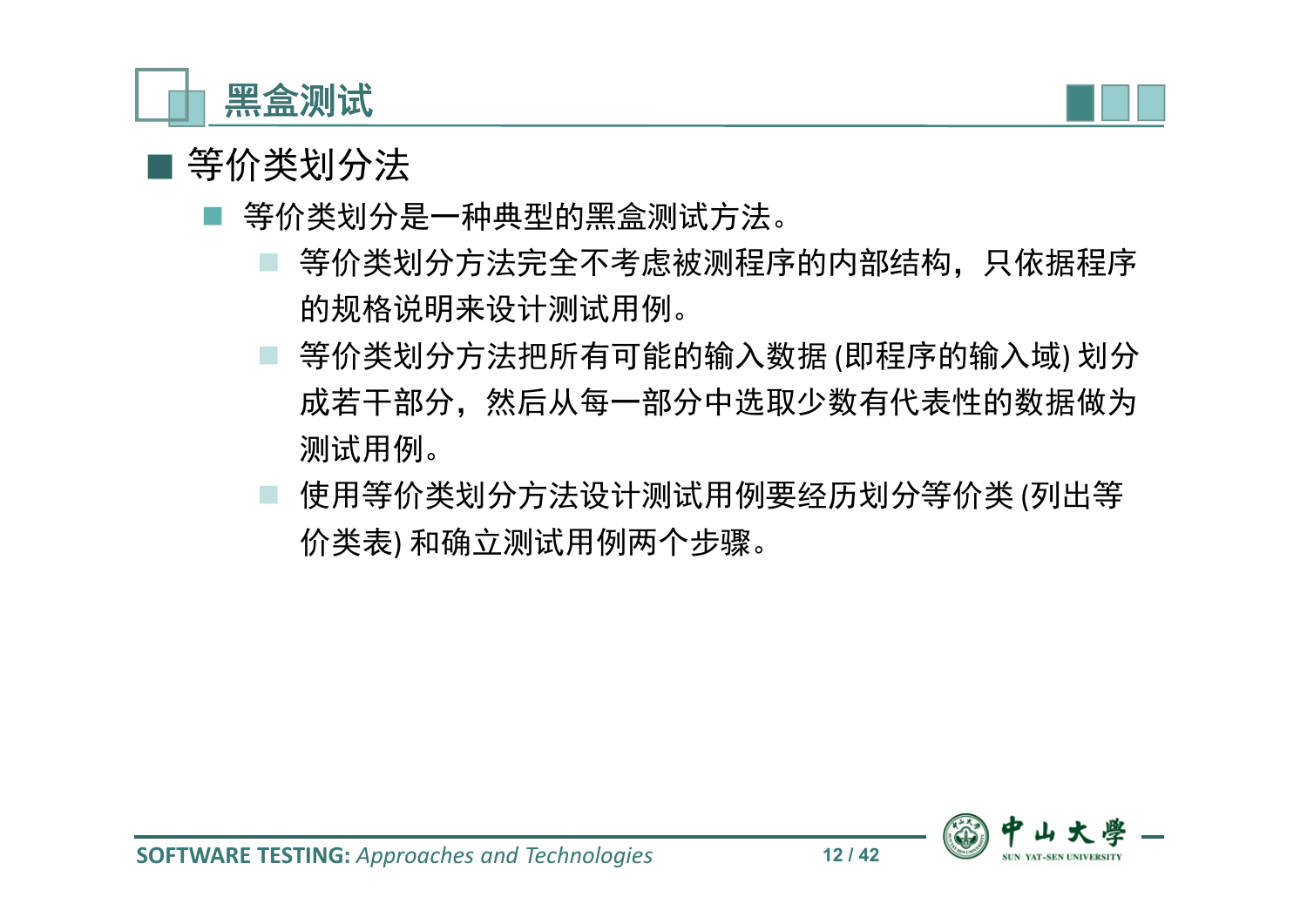



- 等价类的划分
	- 一个输入等价类是指程序输入域的某个子集,在该子集中,各 个输入数据对于揭露程序中的错误是等效的。测试某一个等价 类的代表值就等同于对这个等价类的其它值的测试。
	- 等价类的划分有两种不同的情况:
		- 有效等价类:对于程序规格说明来说是合理的、有意义的 输入数据构成的集合。
		- 无效等价类:对于程序规格说明来说是不合理的、无意义 的输入数据构成的集合。
	- 设计测试用例时,通常要求同时考虑有效等价类和无效等价类 的用例设计 (即健壮性测试)。

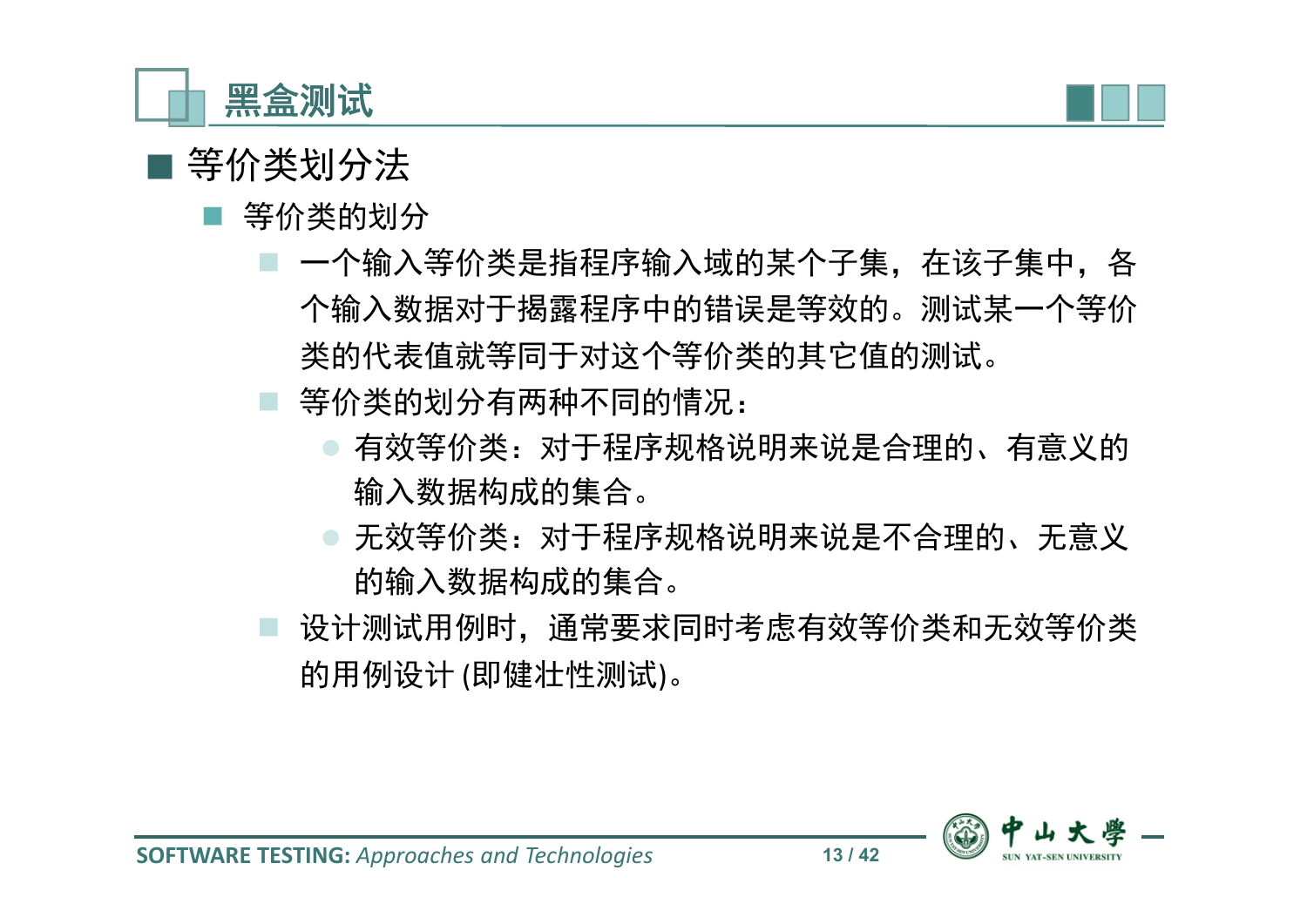



- 划分等价类的原则
	- (1) 如果输入条件规定了输入数据的取值范围或者值的个数,则可 以确立一个有效等价类和两个无效等价类。
		- 例:在程序的规格说明中,输入条件规定 "... 项数可以从1 到999 ...", 则有效等价类是 "1≤项数≤999", 两个无效等 价类是 "项数<1"和"项数>999"。
	- (2) 如果输入条件规定了输入数据的集合,或者是规定了"必须如 何"的条件,则可以确立一个有效等价类和一个无效等价类。
		- ◎ 例: 在 Pascal 语言中对变量标识符规定为"以字母打头的 ... 串"。那么所有以字母打头的串构成有效等价类,而不 在此集合内的串 (不以字母打头的串) 归于无效等价类。

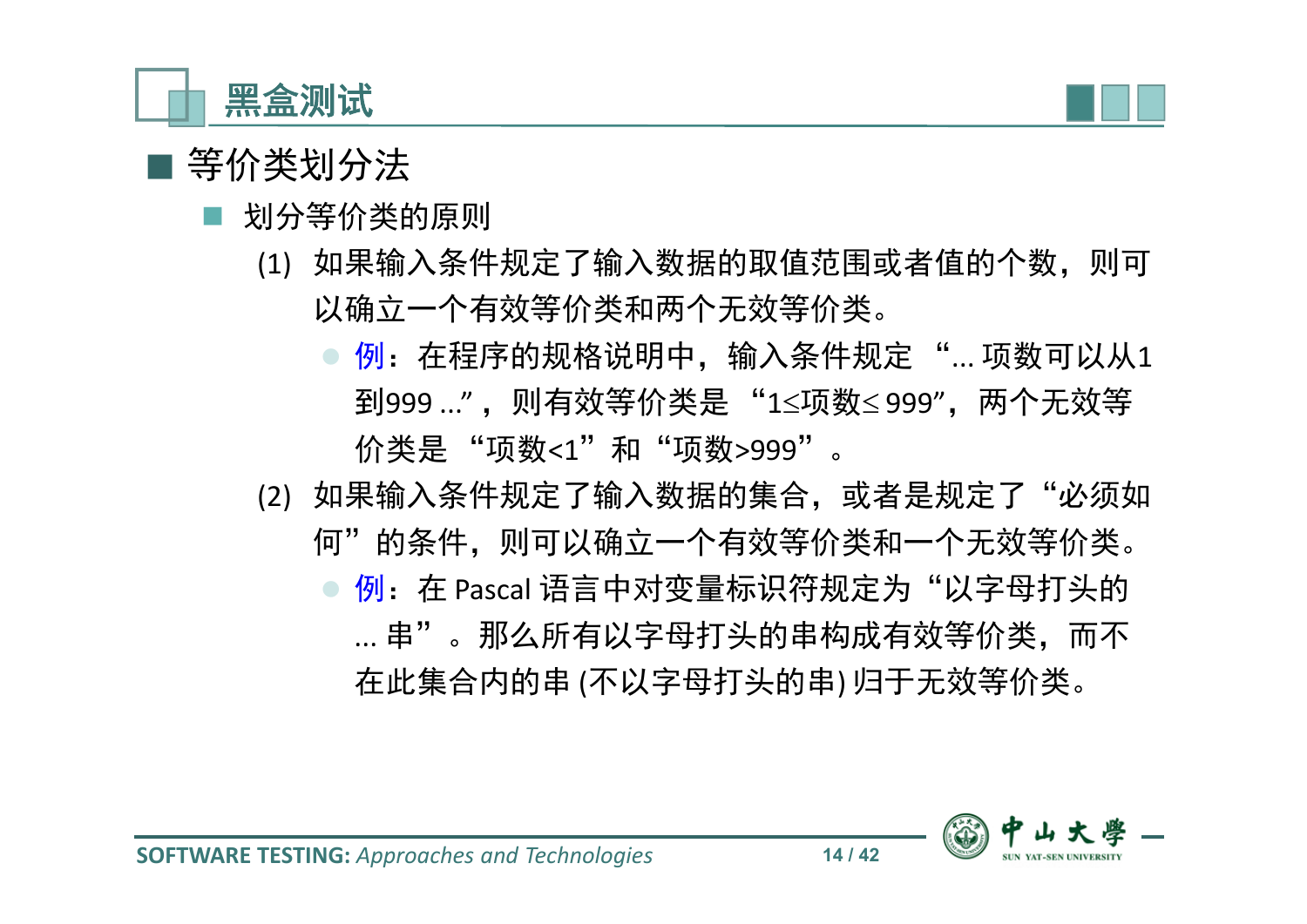



- 划分等价类的原则 (续)
	- (3) 如果输入条件是一个布尔量,则可以确定一个有效等价类和一 个无效等价类。
	- (4) 如果规定了输入数据的一组值,而且程序要对每个输入值分别 进行处理,这时可为每一个输入值确立一个有效等价类,此外 针对这组值确立一个无效等价类,它是所有不允许的输入值的 集合。
		- 例:初等几何中对等腰三角形、平行四边形、梯形和圆形 四类规则平面图形的面积分别采用相应的面积公式进行计 算。
			- ◌ 可以确定4个有效等价类为等腰三角形、平行四边形、 梯形和圆形,而由所有非上述四类图形的其它平面图 形的集合构成一个无效等价类。

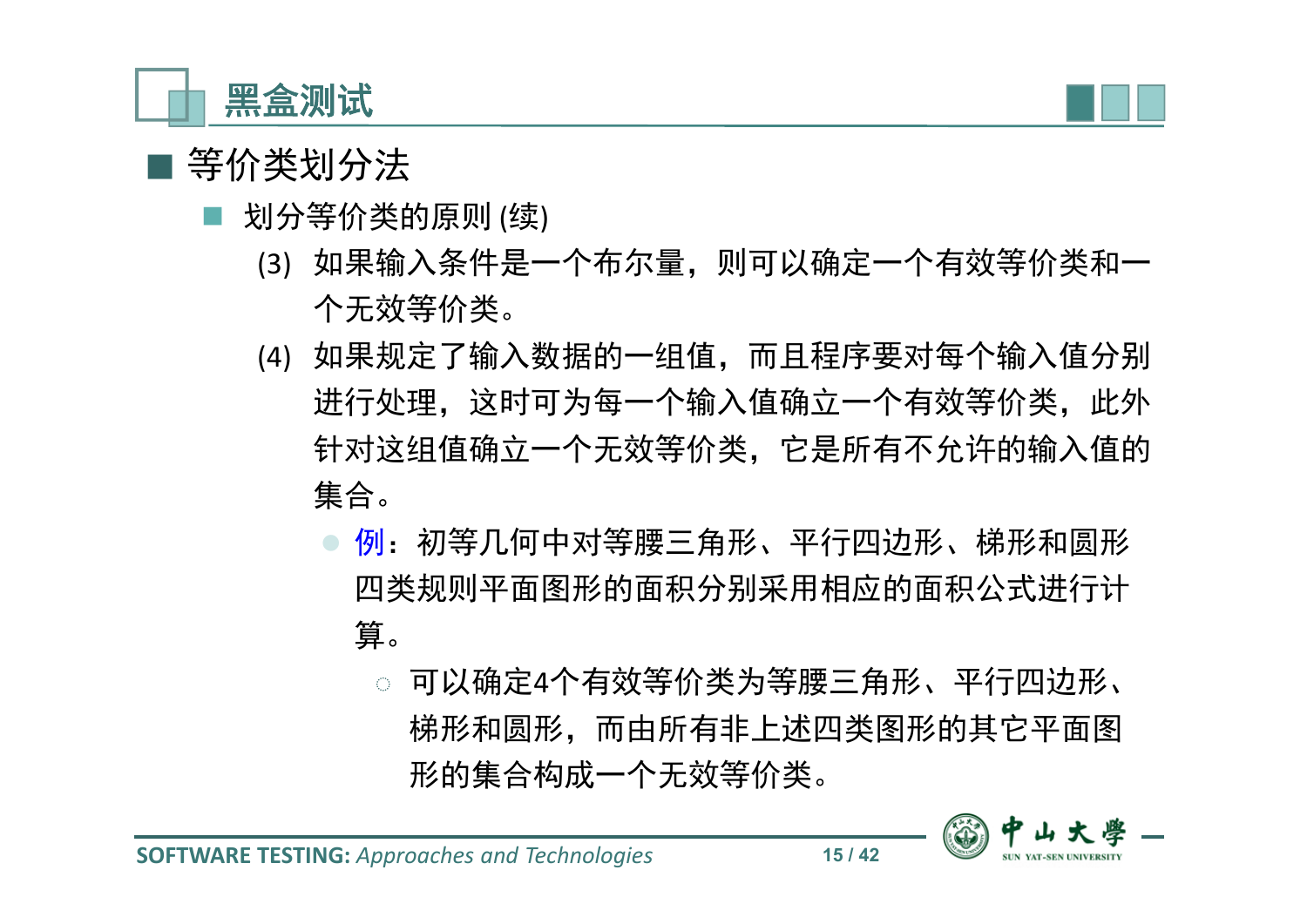



- 划分等价类的原则 (续)
	- (5) 如果规定了输入数据必须遵守的规则,则可确立一个有效等价 类 (符合规则) 和若干个无效等价类 (从不同角度违反规则)。
		- 例: Pascal 语言规定"一个语句必须以分号 ';' 结束"。这 时,可以确定一个有效等价类"以?结束",若干个无效 等价类"以?结束"、"以?结束"、"以?结束"、" 以 LF 结束" 等等。

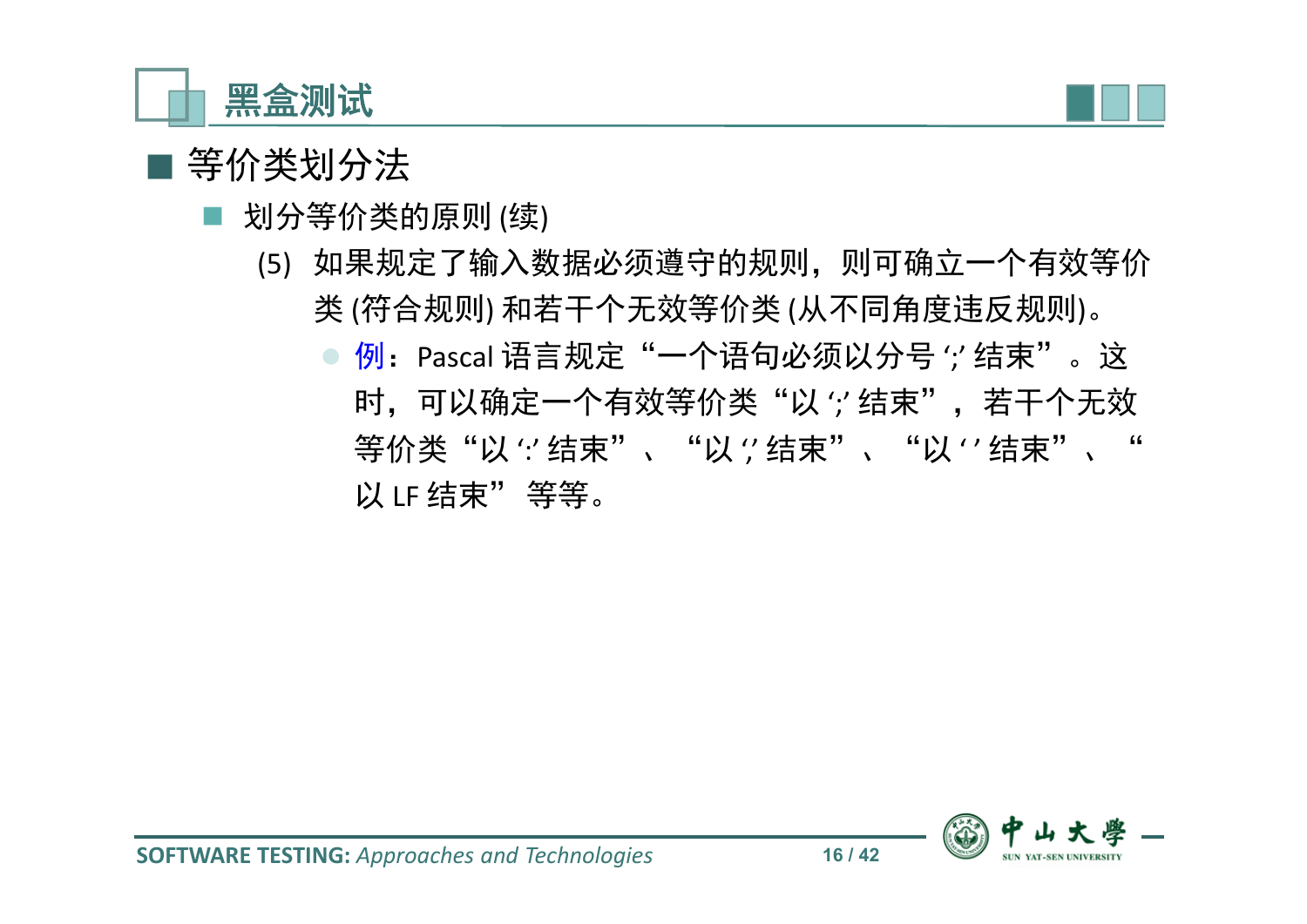



- 测试用例的确立
	- 完成等价类划分之后,建立等价类表,列出所有划分得到的等 价类,并按以下原则选择测试用例:
		- 为每一个等价类规定一个唯一编号;
		- 设计一个新的测试用例,使其尽可能多地覆盖尚未被覆盖 的有效等价类。重复这一步,直到所有的有效等价类都被 覆盖为止;
		- 设计一个新的测试用例,使其仅覆盖一个尚未被覆盖的无 效等价类,重复这一步,直到所有的无效等价类都被覆盖 为止。

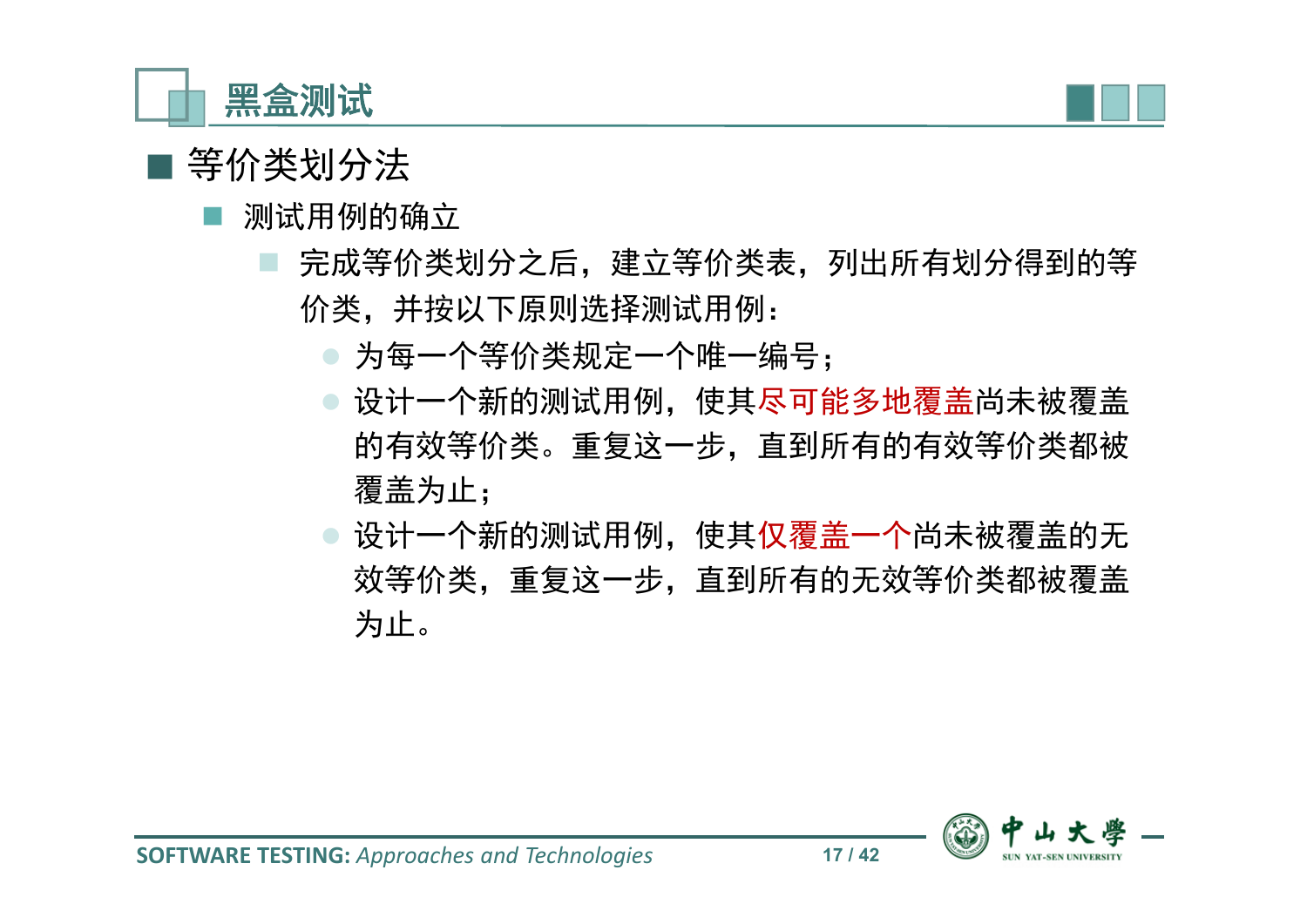



- 测试用例的确立 (续)
	- 例: 在某 Pascal 语言版本中对变量标识符的规定:
		- (1) 标识符是由字母开头,后跟字母或数字的任意字符组 合构成;构成标识符的有效字符数为 1 - 8 个;标识符 的字符总数不能超过80个;
		- (2) 标识符必须先说明,再使用;
		- (3) 在同一说明语句中,至少必须有一个标识符。
		- 有一个程序片段用于检查上述合规性。用等价类划分法设 计该程序片段的黑盒测试用例。

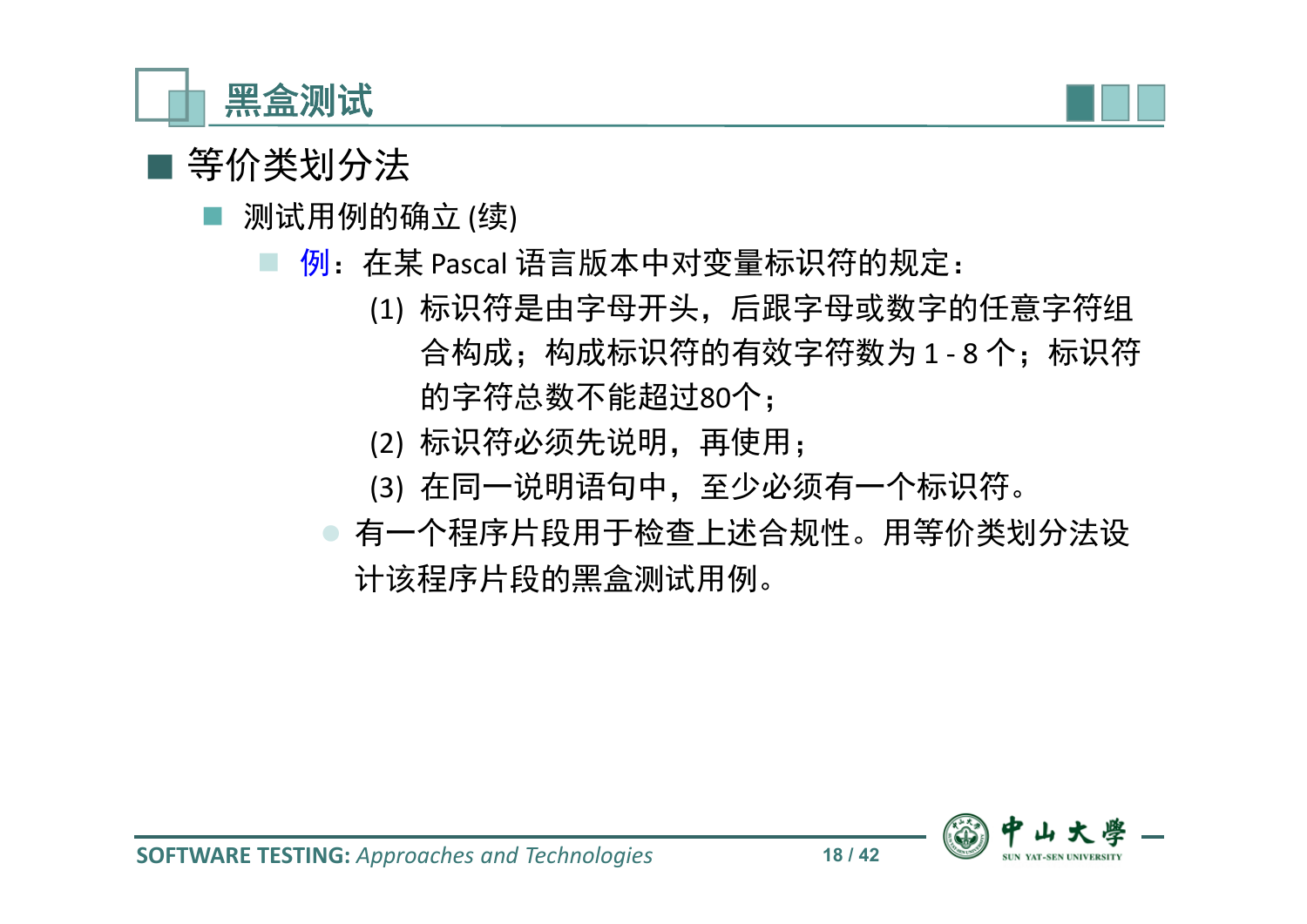



- 测试用例的确立 (续)
	- 例:(续)
		- 划分得到的15个等价类及编号如下:

| 输入条件   | 有效等价类            | 无效等价类                                                 |
|--------|------------------|-------------------------------------------------------|
| 标识符个数  | 1个(1),多个(2)      | - 0个(3)                                               |
| 标识符字符数 | $1 \sim 8$ 个 (4) | $0 \wedge (5)$ , $> 8 \wedge (6)$ , $> 80 \wedge (7)$ |
| 标识符组成  | 字母(8),数字(9)      | 非字母数字字符 (10), 保留字 (11)                                |
| 第一个字符  | 字母 (12)          | 非字母(13)                                               |
| 标识符使用  | 先说明后使用 (14)      | 未说明已使用 (15)                                           |

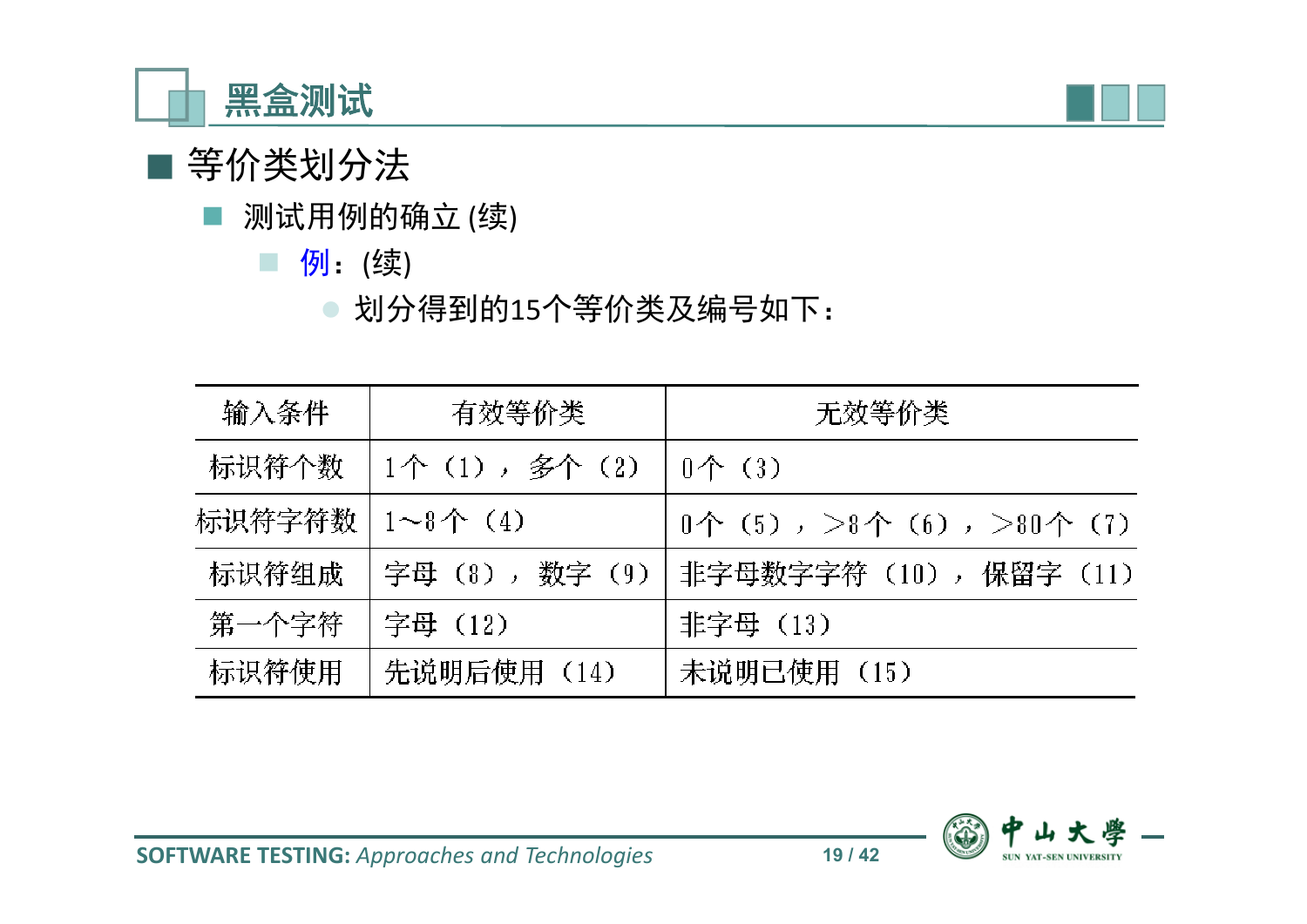



- 测试用例的确立 (续)
	- 例:(续) 下面选取9个测试用例,覆盖所有的15个等价类。





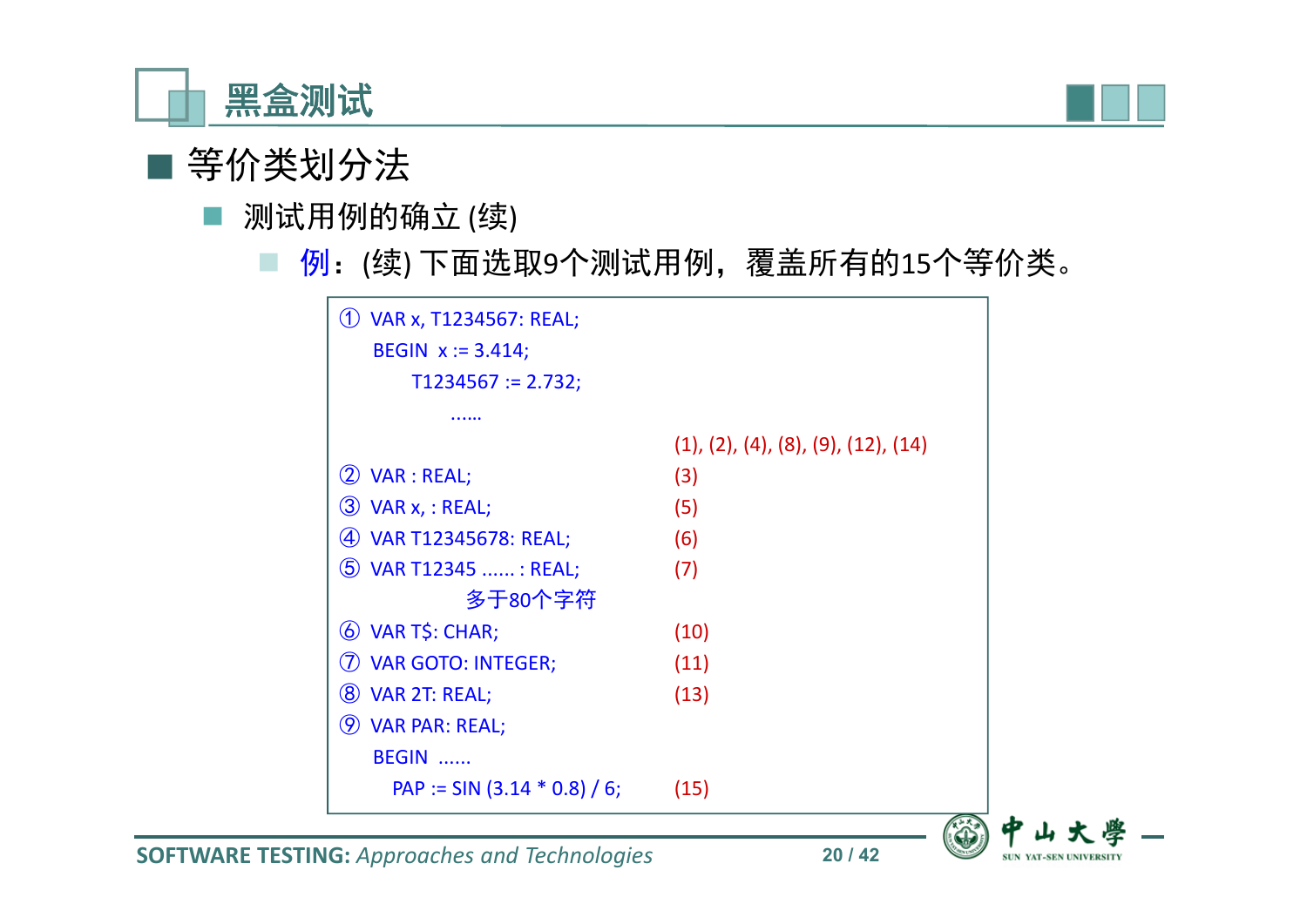



- 测试用例的确立 (续)
	- 例:(续) 下面选取9个测试用例,覆盖所有的15个等价类。

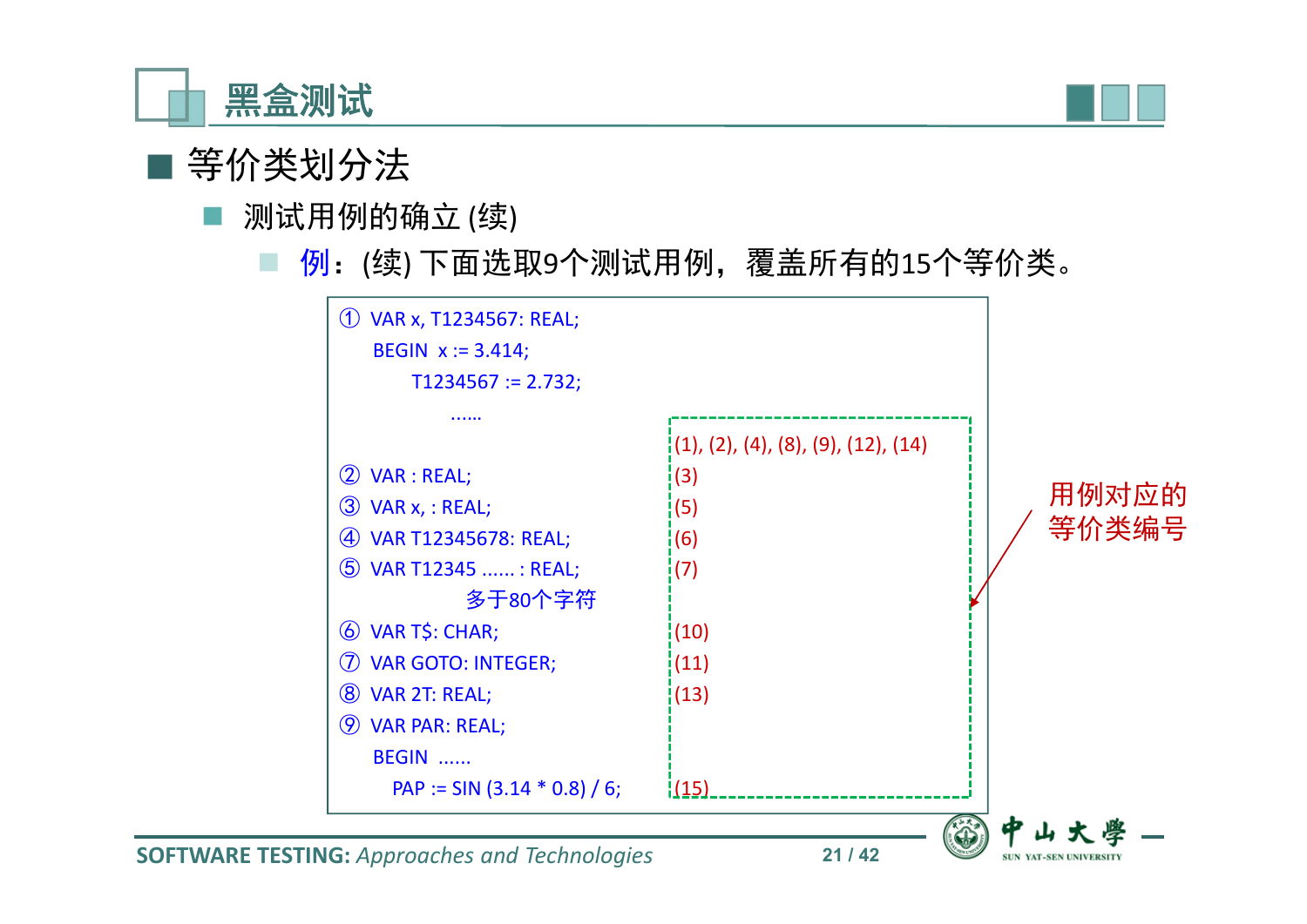



- 弱/强、一般/健壮的等价类测试分类
	- 弱 (weak) 等价类测试
		- 针对单缺陷的等价类测试用例设计。
		- 单缺陷:在同一输入条件下失效大概率由单个缺陷引起。
	- 强 (strong) 等价类测试
		- 针对多缺陷的等价类测试用例设计。
	- 一般 (normal) 等价类测试
		- 只覆盖有效等价类的测试用例设计。
	- 健壮 (robust) 等价类测试
		- 同时覆盖有效等价类和无效等价类的测试用例设计。
		- 健壮性:在异常情况下软件还能正常运行的能力。健壮性 包括容错能力和异常恢复能力。容错性测试通常构造一些 不合理的输入来诱导软件出错。

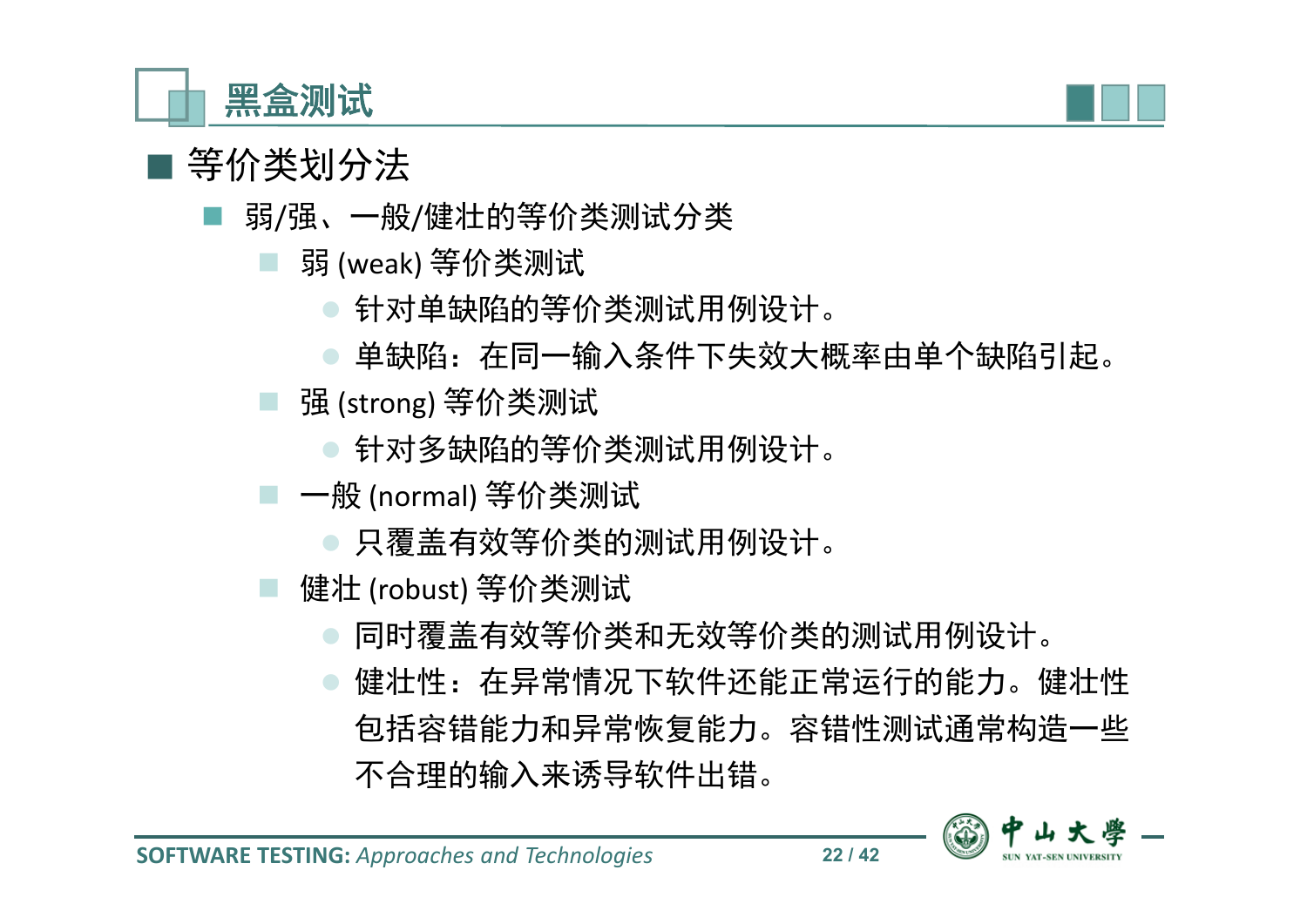

- 弱/强、一般/健壮的等价类测试分类 (续)
	- 设被测程序实现了函数 F(int X, Y), 输入变量 X, Y 拥有以下有效 边界以及边界内的区间:
		- $a \le X \le d$ ,  $\Xi$ 间为  $[a, b)$ ,  $[b, c)$ ,  $[c, d]$
		- $e \le Y \le g$ , 区间为 [*e*, *f*), [*f*, *g*]

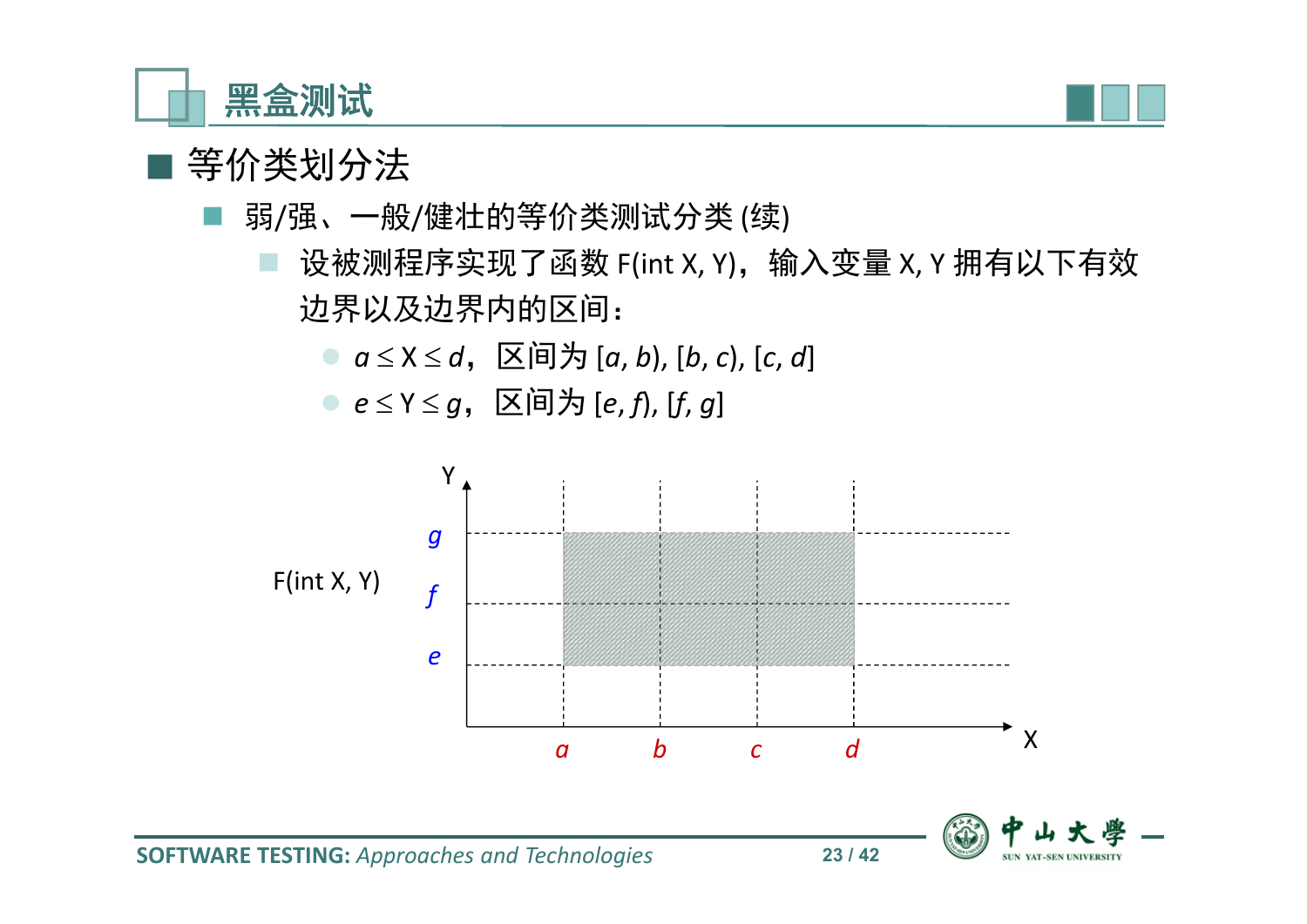

- 弱/强、一般/健壮的等价类测试分类 (续)
	- (1) 弱一般等价类测试用例覆盖





X 有效等价类 [*a*, *b*), [*b*, *c*), [*c*, *d*],无效等价类 X<*a*, X>*d* Y 有效等价类 [*e*, *f*), [*f*, *g*],无效等价类 Y<*e*, Y>*g*



用例的取值范围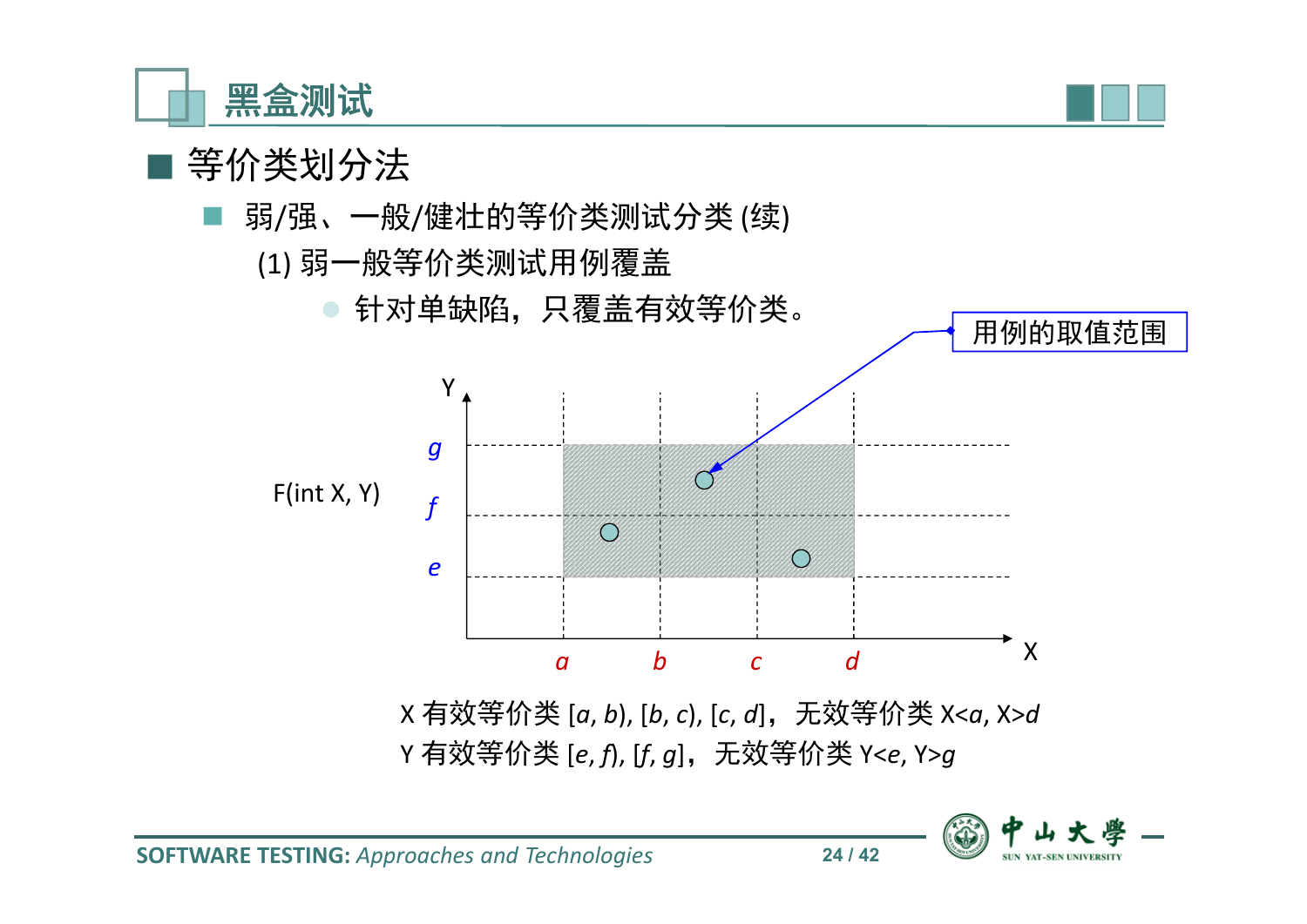

- 弱/强、一般/健壮的等价类测试分类 (续)
	- (2) 弱健壮等价类测试用例覆盖
		- 针对单缺陷,覆盖有效等价类和无效等价类



X 有效等价类 [*a*, *b*), [*b*, *c*), [*c*, *d*],无效等价类 X<*a*, X>*d* Y 有效等价类 [*e*, *f*), [*f*, *g*],无效等价类 Y<*e*, Y>*g*

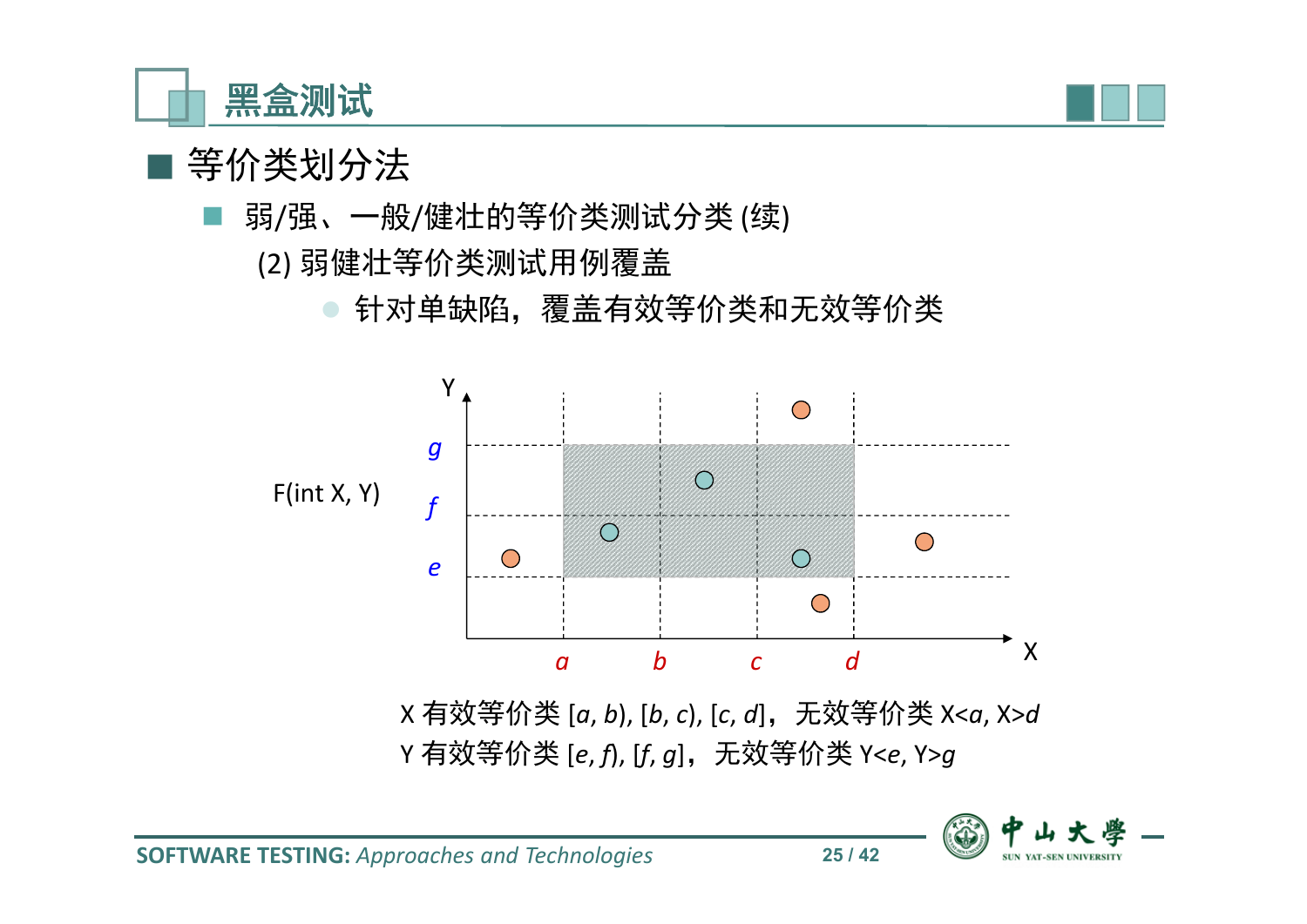

- 弱/强、一般/健壮的等价类测试分类 (续)
	- (3) 强一般等价类测试用例覆盖
		- 针对多缺陷,只覆盖有效等价类



X 有效等价类 [*a*, *b*), [*b*, *c*), [*c*, *d*],无效等价类 X<*a*, X>*d* Y 有效等价类 [*e*, *f*), [*f*, *g*],无效等价类 Y<*e*, Y>*g*

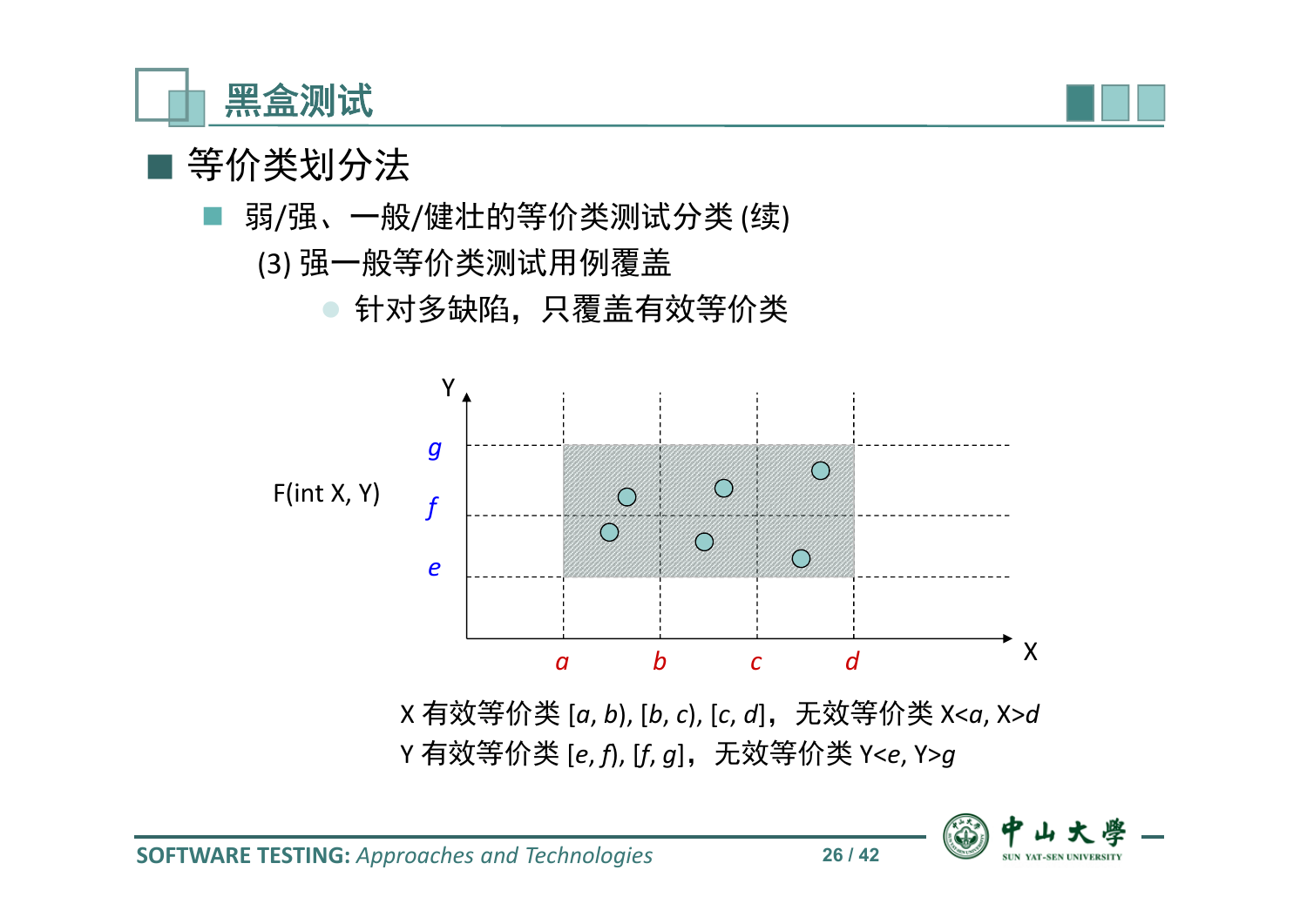

- 弱/强、一般/健壮的等价类测试分类 (续)
	- (4) 强健壮等价类测试用例覆盖
		- 针对多缺陷,覆盖有效等价类和无效等价类



X 有效等价类 [*a*, *b*), [*b*, *c*), [*c*, *d*],无效等价类 X<*a*, X>*d* Y 有效等价类 [*e*, *f*), [*f*, *g*],无效等价类 Y<*e*, Y>*g*

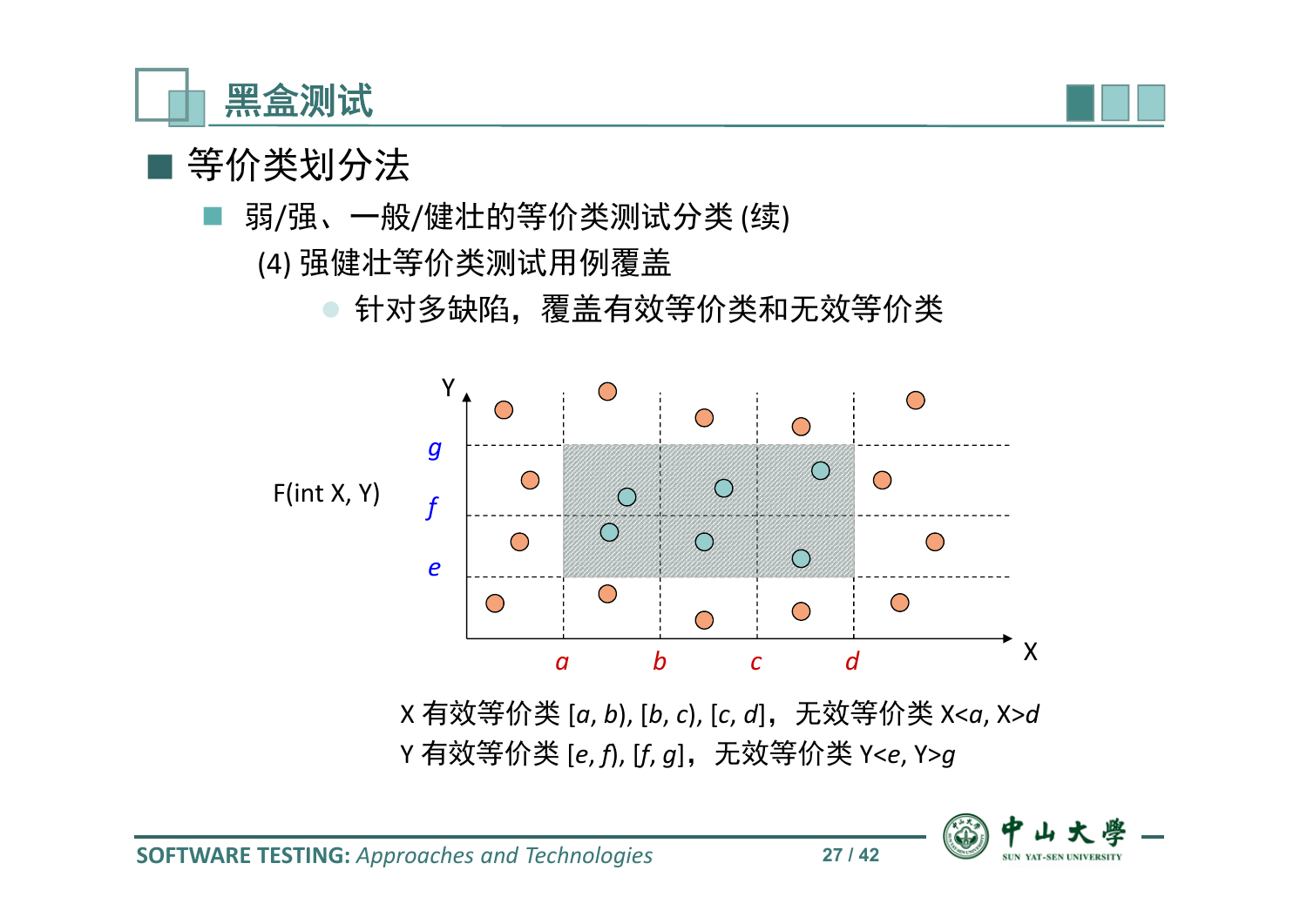



#### **Equivalence Class test Cases for the triangle problem**

Let  $a, b, c \in (0, 200]$  be input as the lengths of three sides of a triangle, we note that four possible outputs can occur: NotATriangle (非三角形), Scalene (不等边三角形), Isosceles (等腰三角形), and Equilateral (等边三角形).



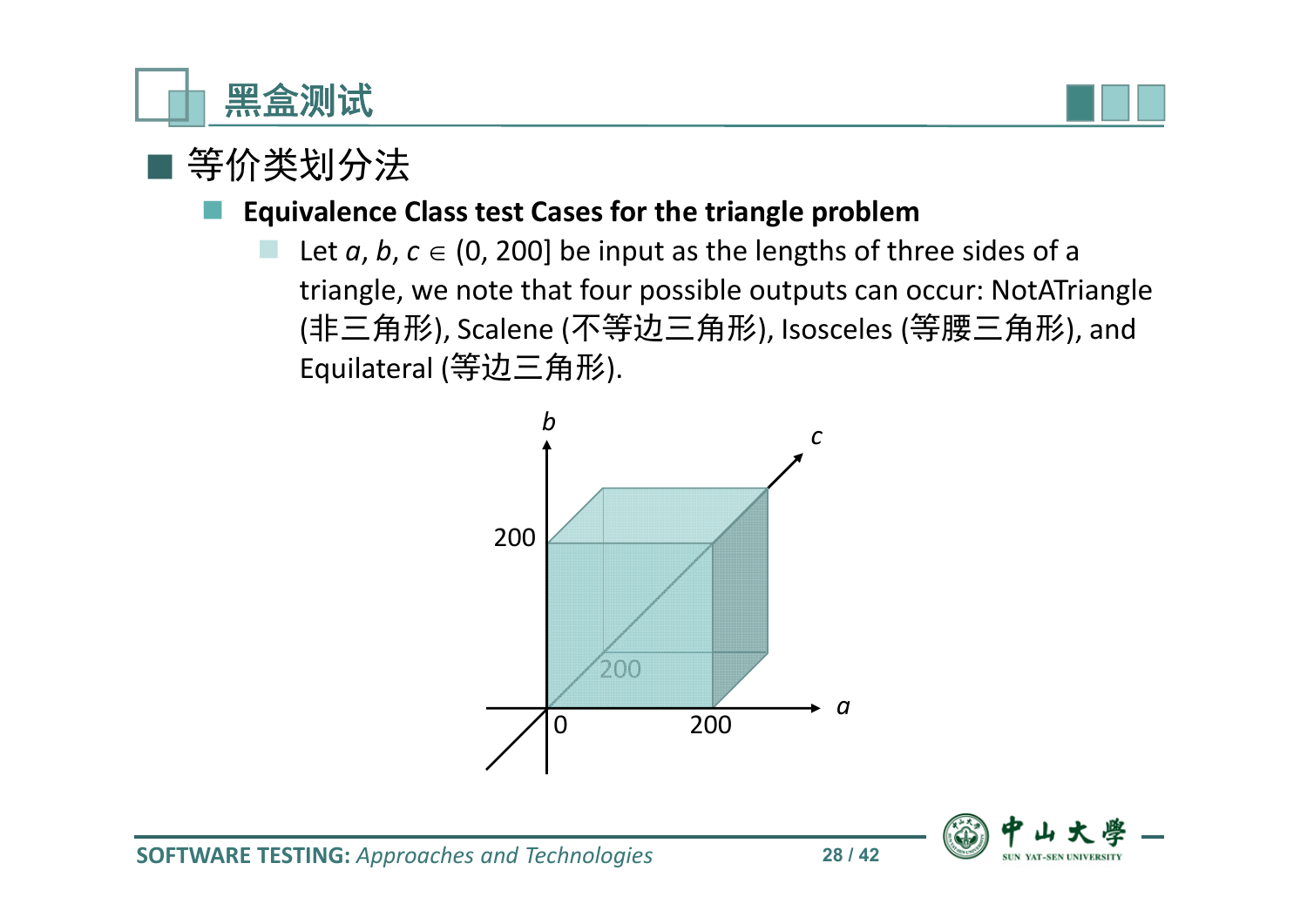



#### **Equivalence Class test Cases for the triangle problem**

- Let  $a, b, c \in (0, 200]$  be input as the lengths of three sides of a triangle, we note that four possible outputs can occur: NotATriangle (非三角形), Scalene (不等边三角形), Isosceles (等腰三角形), and Equilateral (等边三角形).
- We can use these to identify output (range) equivalence classes as follows.
	- R1 = {<*a*, *b*, *c*>: the triangle with sides *a*, *b*, and *c* is equilateral}
	- R2 = {<*a*, *b*, *c*>: the triangle with sides *a*, *b*, and *c* is isosceles}
	- R3 =  $\{<\alpha, b, c>:\text{the triangle with sides } a, b, \text{ and } c \text{ is scalene}\}\$
	- $\bullet$  R4 = { $\leq a, b, c$  >: sides *a*, *b*, and *c* do not form a triangle}

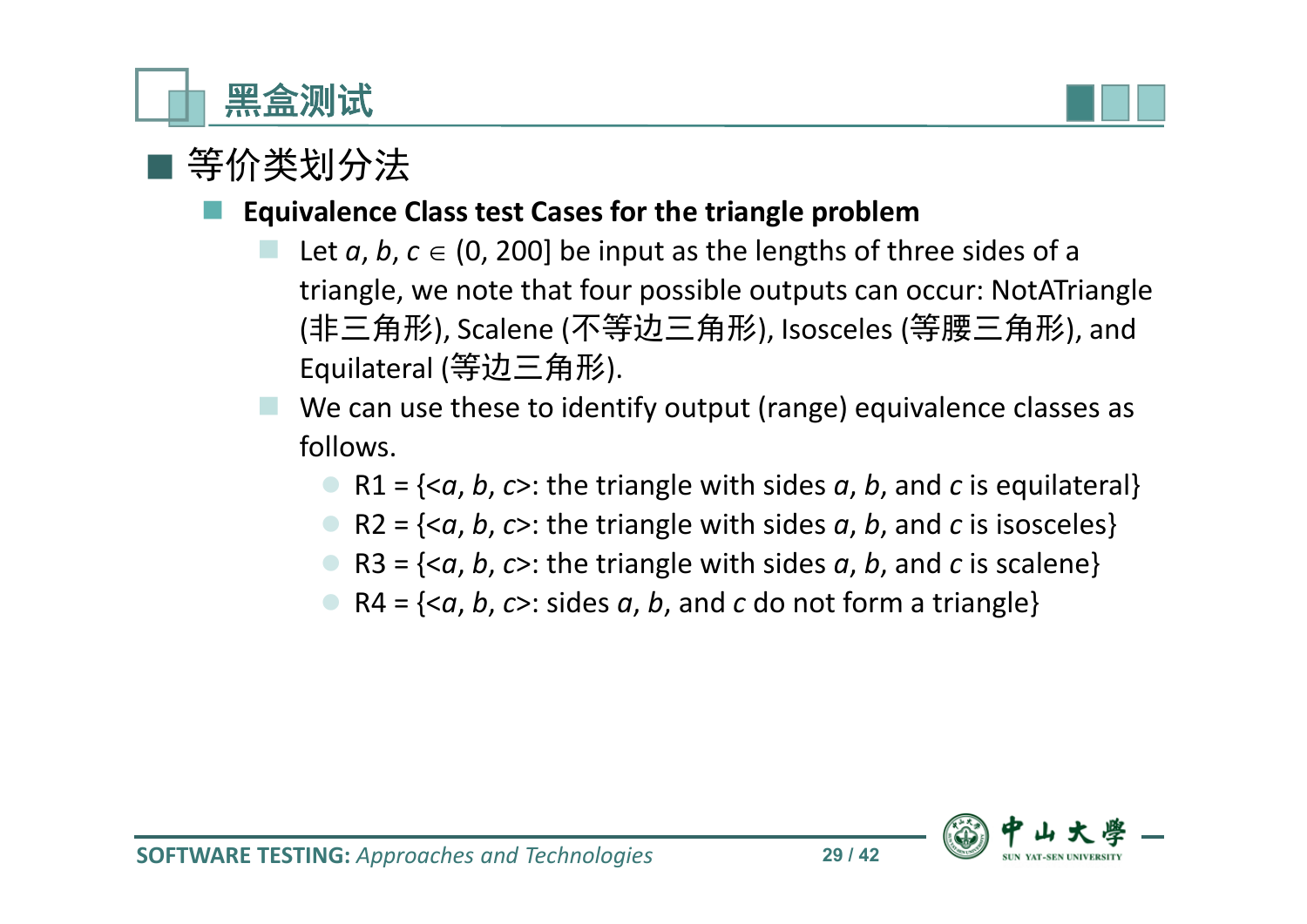



#### **Equivalence Class test Cases for the triangle problem**

 Four weak normal equivalence class test cases, chosen arbitrarily from each class are as follows:

| <b>Test Case</b> | a | b | <b>Expected Output</b> |
|------------------|---|---|------------------------|
| WN1              |   | 5 | Equilateral            |
| WN <sub>2</sub>  |   |   | <b>Isosceles</b>       |
| WN3              |   |   | Scalene                |
| WN4              |   |   | Not a triangle         |

 Because no valid subintervals of variables *a*, *b*, and *c* exist, the strong normal equivalence class test cases are identical to the weak normal equivalence class test cases.

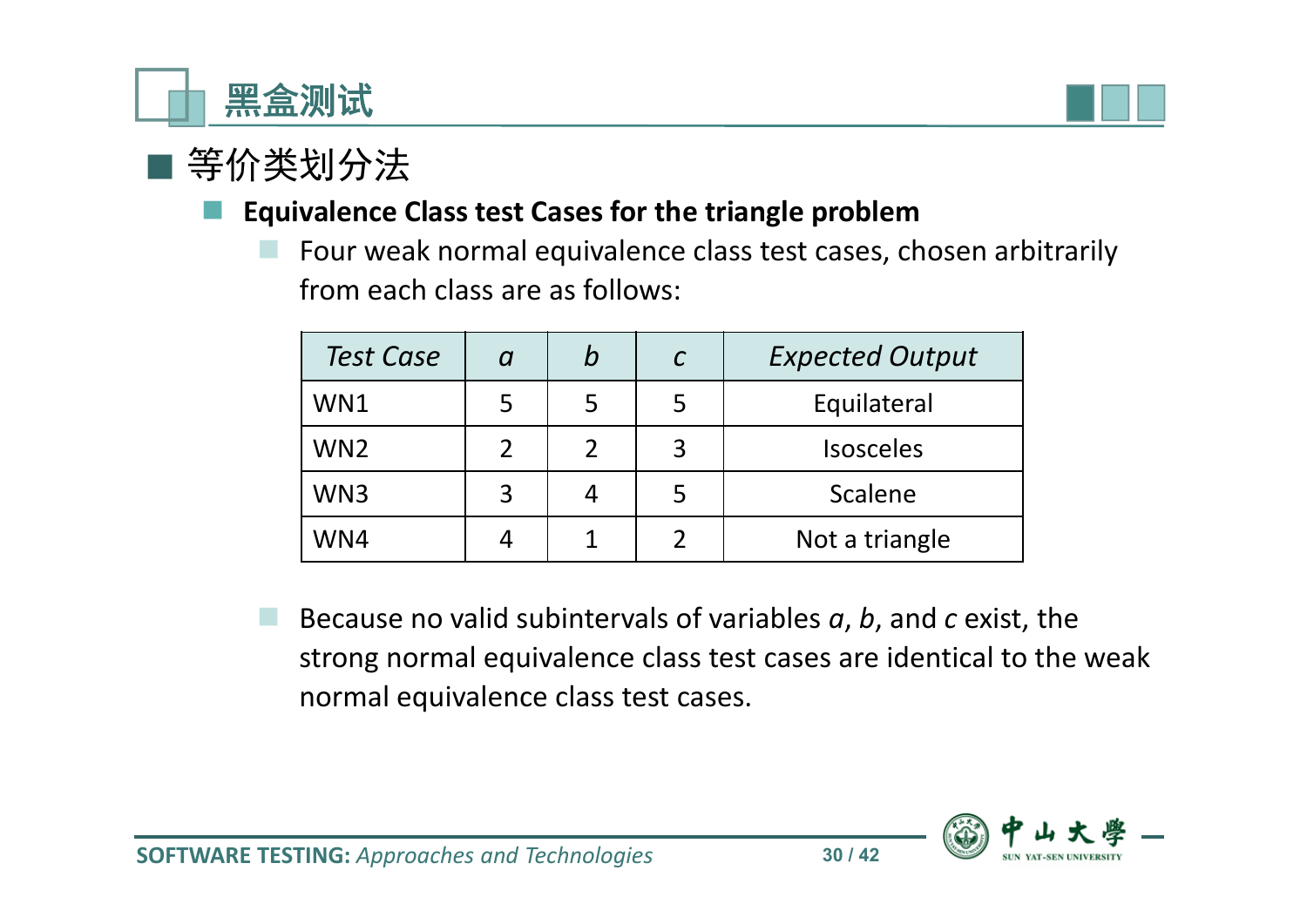



#### **Equivalence Class test Cases for the triangle problem**

 Considering the invalid values for a, b, and c yields the following additional weak robust equivalence class test cases.

| <b>Test Case</b> | $\boldsymbol{a}$ | b    | $\mathcal{C}$ | <b>Expected Output</b>            |
|------------------|------------------|------|---------------|-----------------------------------|
| WR1              | $-1$             | 5    | 5             | Value of $a$ is out of range      |
| WR <sub>2</sub>  | 5                | $-1$ | 5             | Value of <i>b</i> is out of range |
| WR3              | 5                | 5    | $-1$          | Value of c is out of range        |
| WR4              | 201              | 5    | 5             | Value of $a$ is out of range      |
| WR5              | 5                | 201  | 5             | Value of <i>b</i> is out of range |
| WR6              | 5                | 5    | 201           | Value of c is out of range        |

 The invalid values could be zero, any negative number, or any number greater than 200.

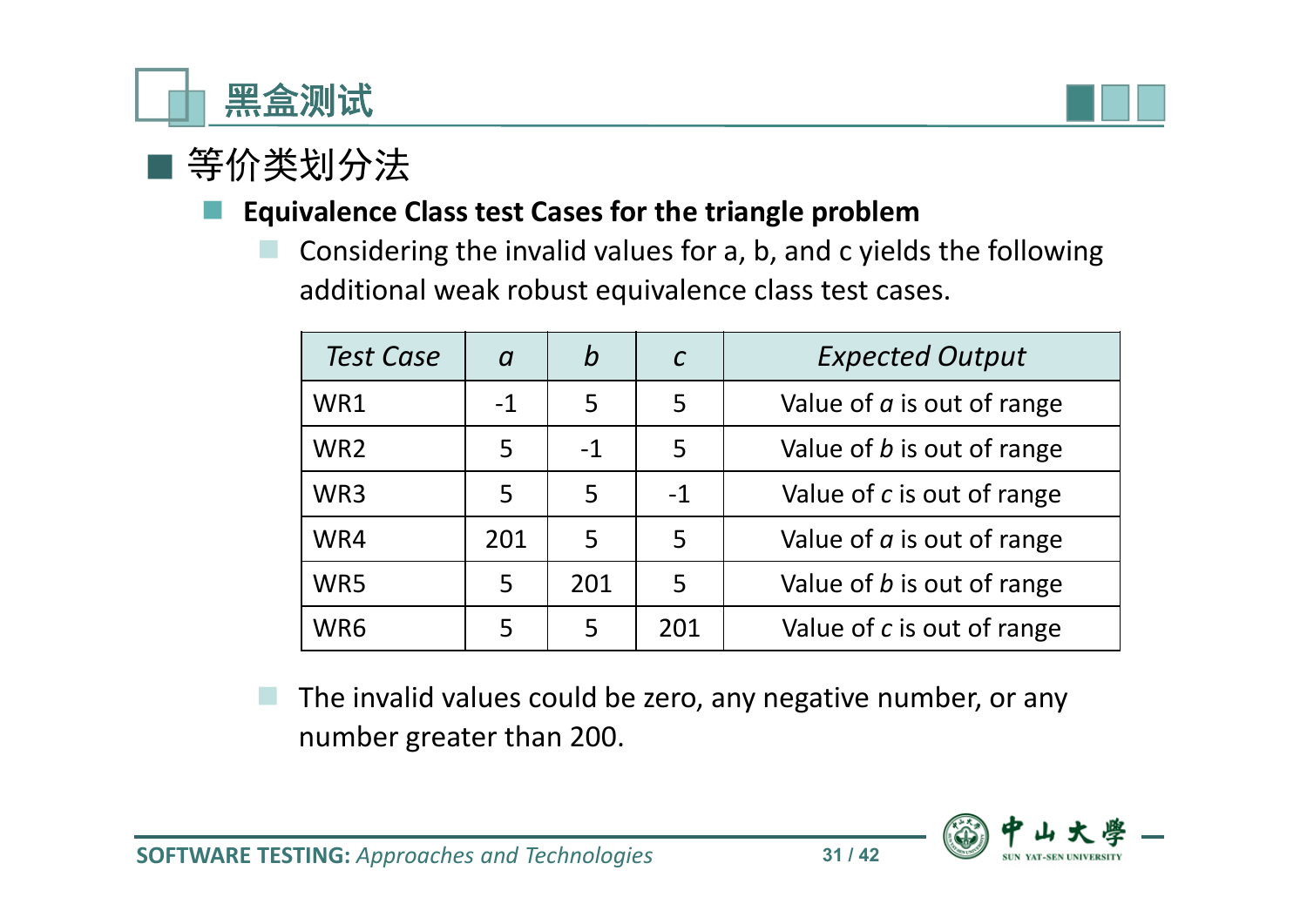



#### **Equivalence Class test Cases for the triangle problem**

 $\blacksquare$  Here is one of the eight "corners" of the cube in three-space of the additional strong robust equivalence class test cases:

| <b>Test Case</b> | $\boldsymbol{a}$ | b    | $\mathcal{C}$ | <b>Expected Output</b>                     |
|------------------|------------------|------|---------------|--------------------------------------------|
| SR1              | $-1$             | 5    | 5             | Value of $a$ is out of range               |
| SR <sub>2</sub>  | 5                | $-1$ | 5             | Value of <i>b</i> is out of range          |
| SR <sub>3</sub>  | 5                | 5    | $-1$          | Value of c is out of range                 |
| SR4              | $-1$             | $-1$ | 5             | Values of $a$ , $b$ are out of range       |
| SR <sub>5</sub>  | 5                | $-1$ | $-1$          | Values of b, c are out of range            |
| SR <sub>6</sub>  | $-1$             | 5    | $-1$          | Values of a, c are out of range            |
| SR <sub>7</sub>  | $-1$             | $-1$ | $-1$          | Values of $a$ , $b$ , $c$ are out of range |

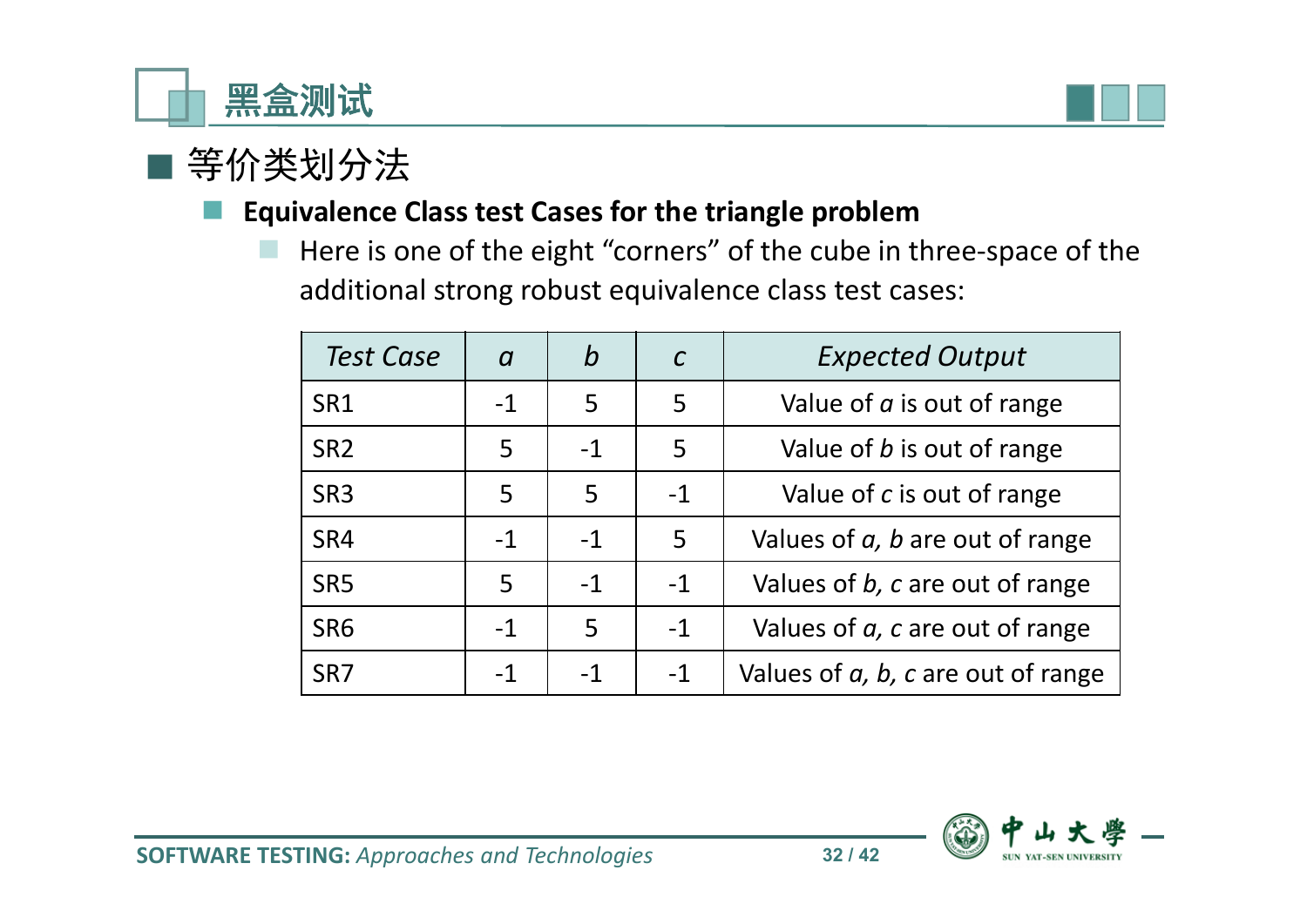



概述

- 边界值分析法是对等价类划分方法的补充。
- 经验显示,大量的错误发生在输入或输出范围的边界上,而不 是在输入范围的内部。如果能够针对各种边界情况设计测试用 例,则有可能查出更多的错误。
- □ 例: 在做三角形计算时, 需要输入三角形的三个边长: A、B 和 C。 三角形的这三个边长数值应当满足

 $A > 0$ ,  $B > 0$ ,  $C > 0$ ,  $A + B > C$ ,  $A + C > B$ ,  $B + C > A$ 才能构成三角形。

按照 ESTCA (错误敏感测试用例分析) 准则, 问题大概率出 现在容易被疏忽的边界附近。

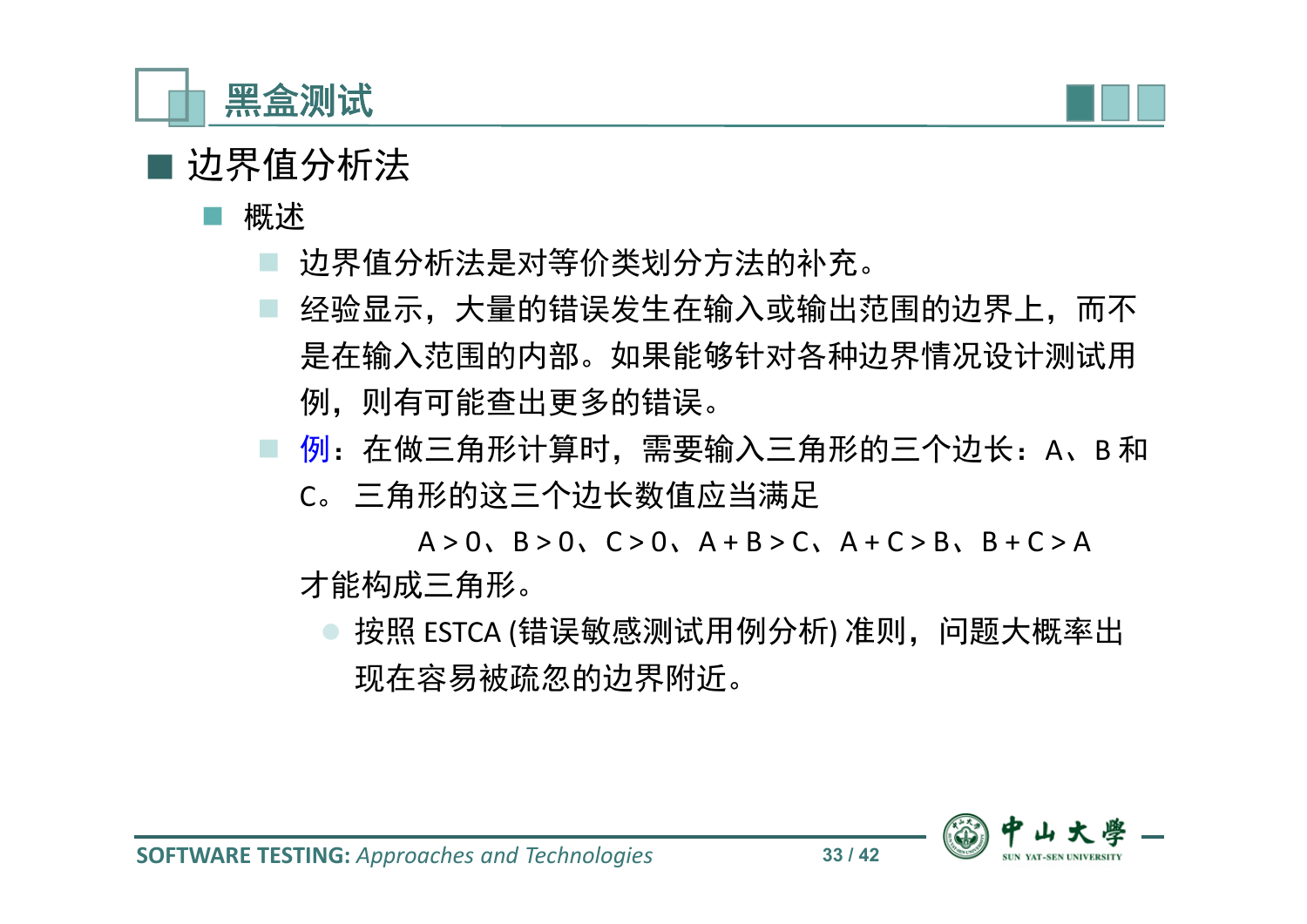



- 概述 (续)
	- 用边界值分析方法设计测试用例,先先要确定边界情况。应选取 正好等于、刚刚大于、或刚刚小于边界的值做为测试数据,而 不是选取等价类中的典型值或任意值做为测试数据。
	- 边界值的分析与确定比较复杂,要求测试人员有更多的经验和 耐心。
	- 设被测程序实现了函数 F(int X, Y), 输入变量 X, Y 拥有以下有效 边界:
		- $a < X < b$
		- $c \le Y \le d$

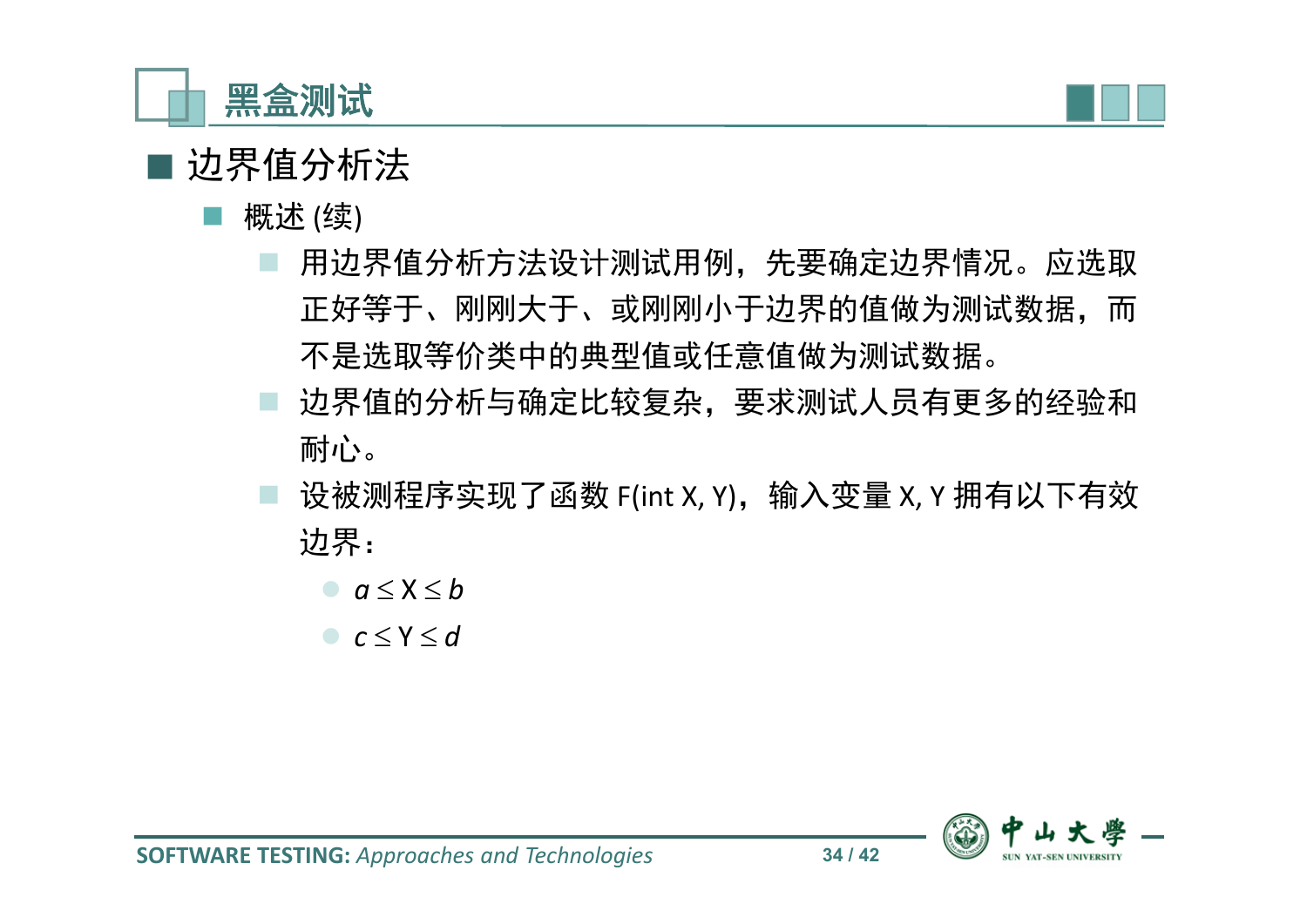



 边界值测试用例 (1) 边界值一般测试用例



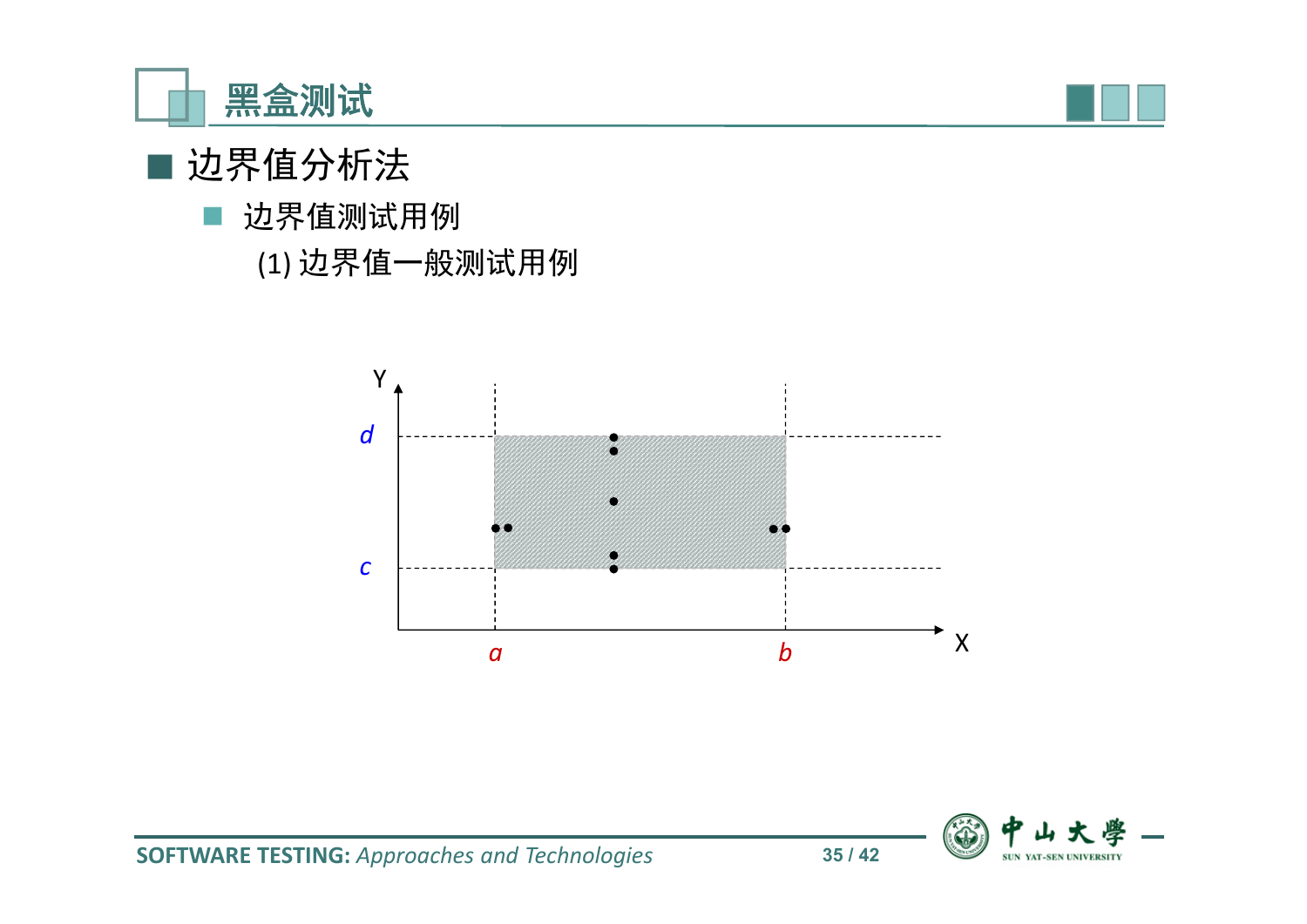



边界值测试用例

(2) 边界值健壮测试用例



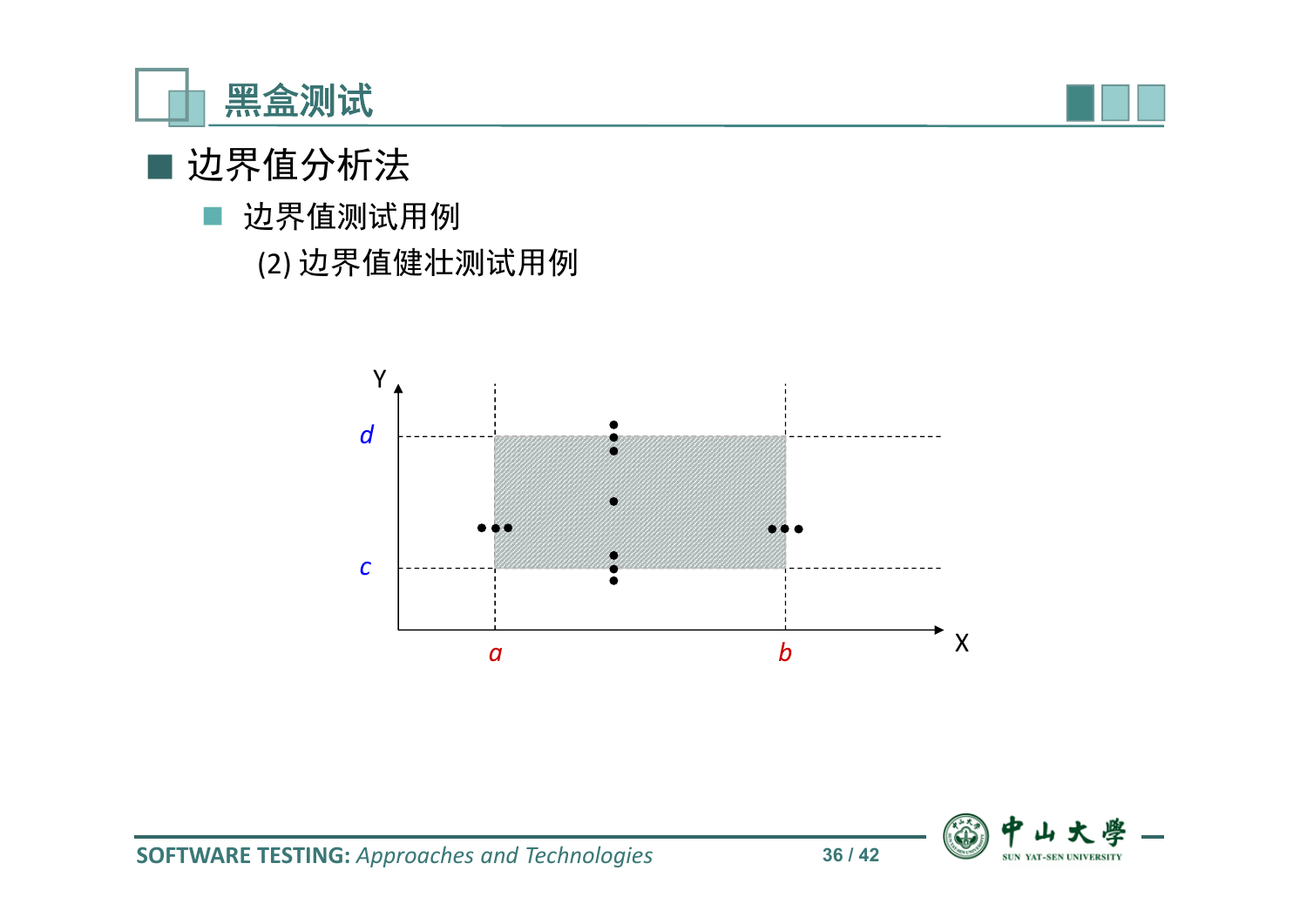



#### 边界值测试用例

(3) 边界值最坏情况的一般测试用例



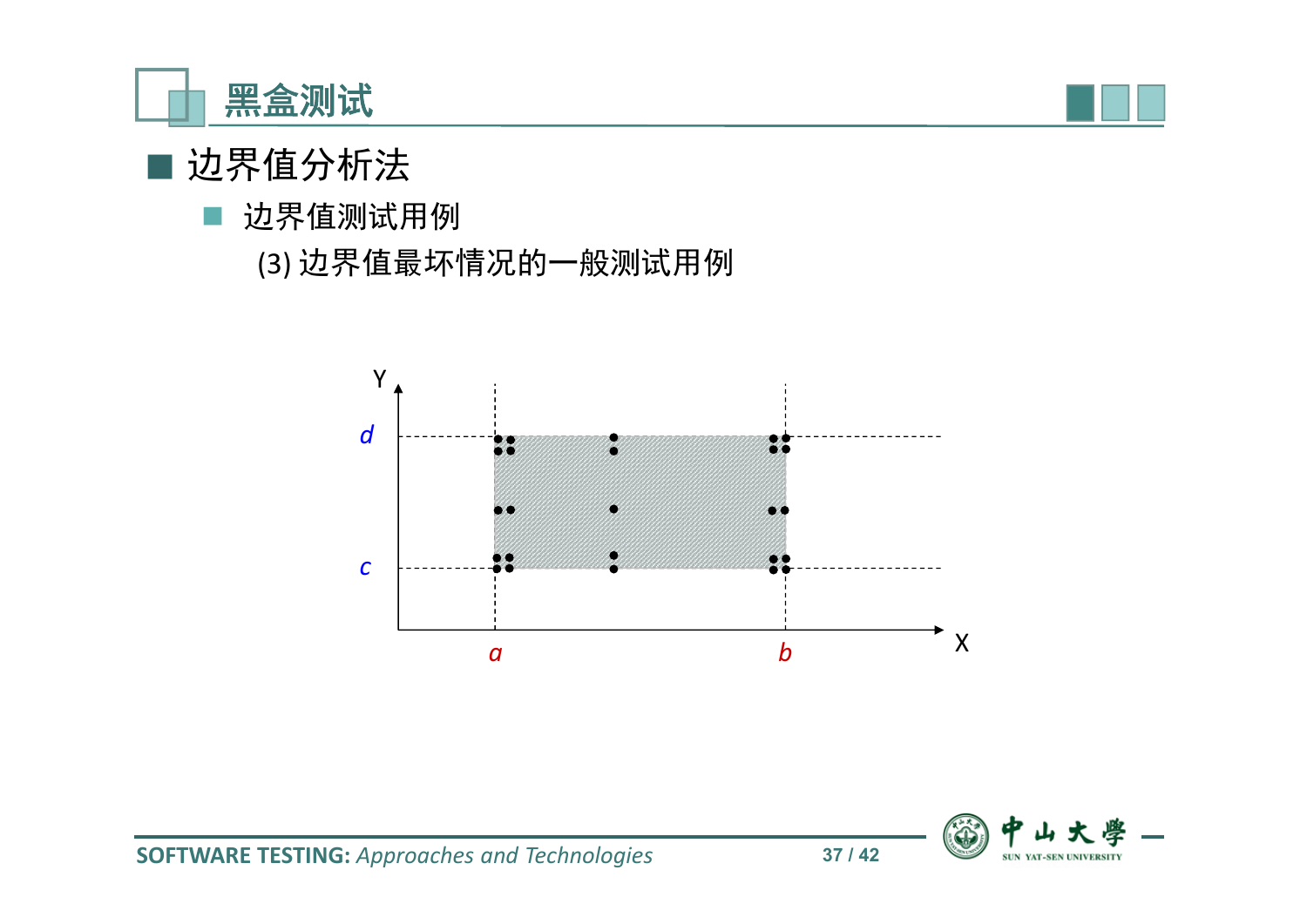



#### 边界值测试用例

(4) 边界值最坏情况的强壮测试用例



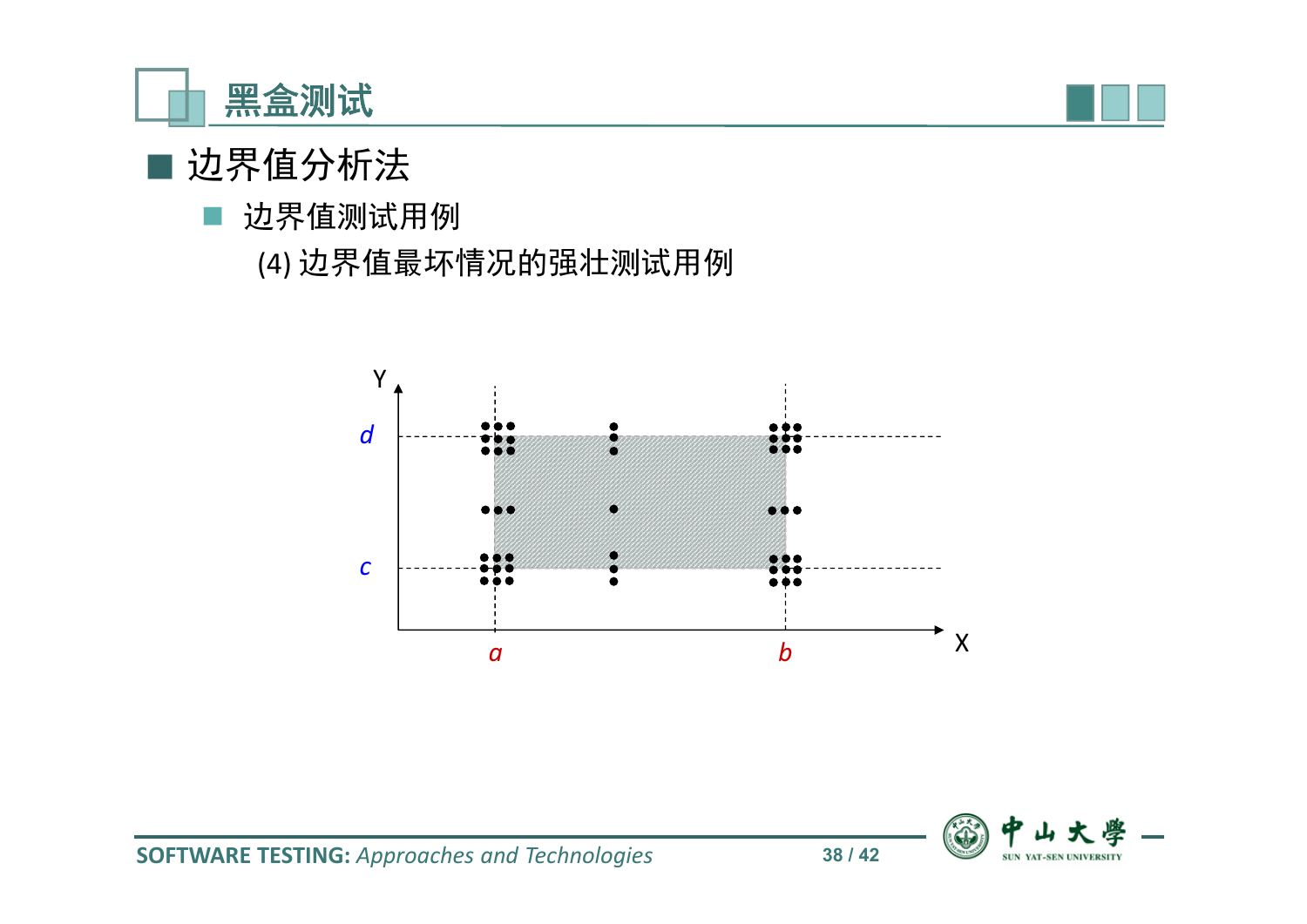



- 等价类划分法与边界值分析法的比较
	- 等价类划分法的测试用例数据在各个等价类允许的取值范围内 任意选取,而边界值分析法的测试用例数据必须在边界值附近 选取。
	- 一般而言,用边界值分析法设计的测试用例要比等价类划分法 更具有代表性,发现错误的能力也更强。

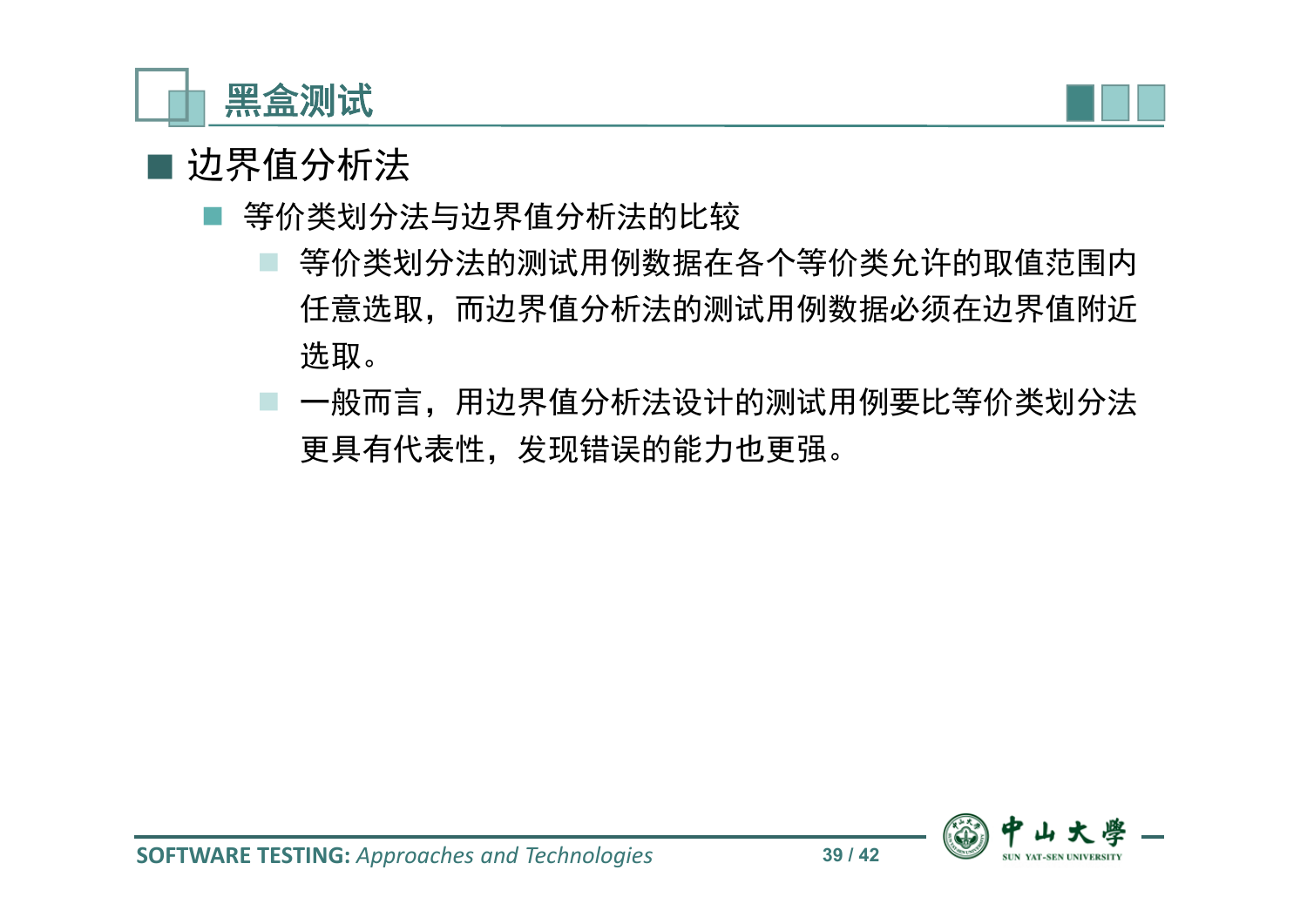



# ■ 错误推测法

概述

- 错误推测法依靠测试人员的经验和直觉对被测程序中可能存在 的各种错误进行推测,从而有针对性地编写测试用例。
- 基本思想
	- 列举程序中所有可能有的错误和容易发生错误的特殊情况,作 为选择测试用例的依据。例如:
		- 输入数据和输出数据为0;
		- 输入表格为空格或输入表格只有一行。
	- 例:测试用于线性表排序的程序,推测需要测试的情况:
		- 输入的线性表为空表或表中只含有一个元素;
		- 输入表中所有元素已按顺序排好;
		- 输入表中所有元素已按逆序排好;
		- 输入表中部分或全部元素相同。

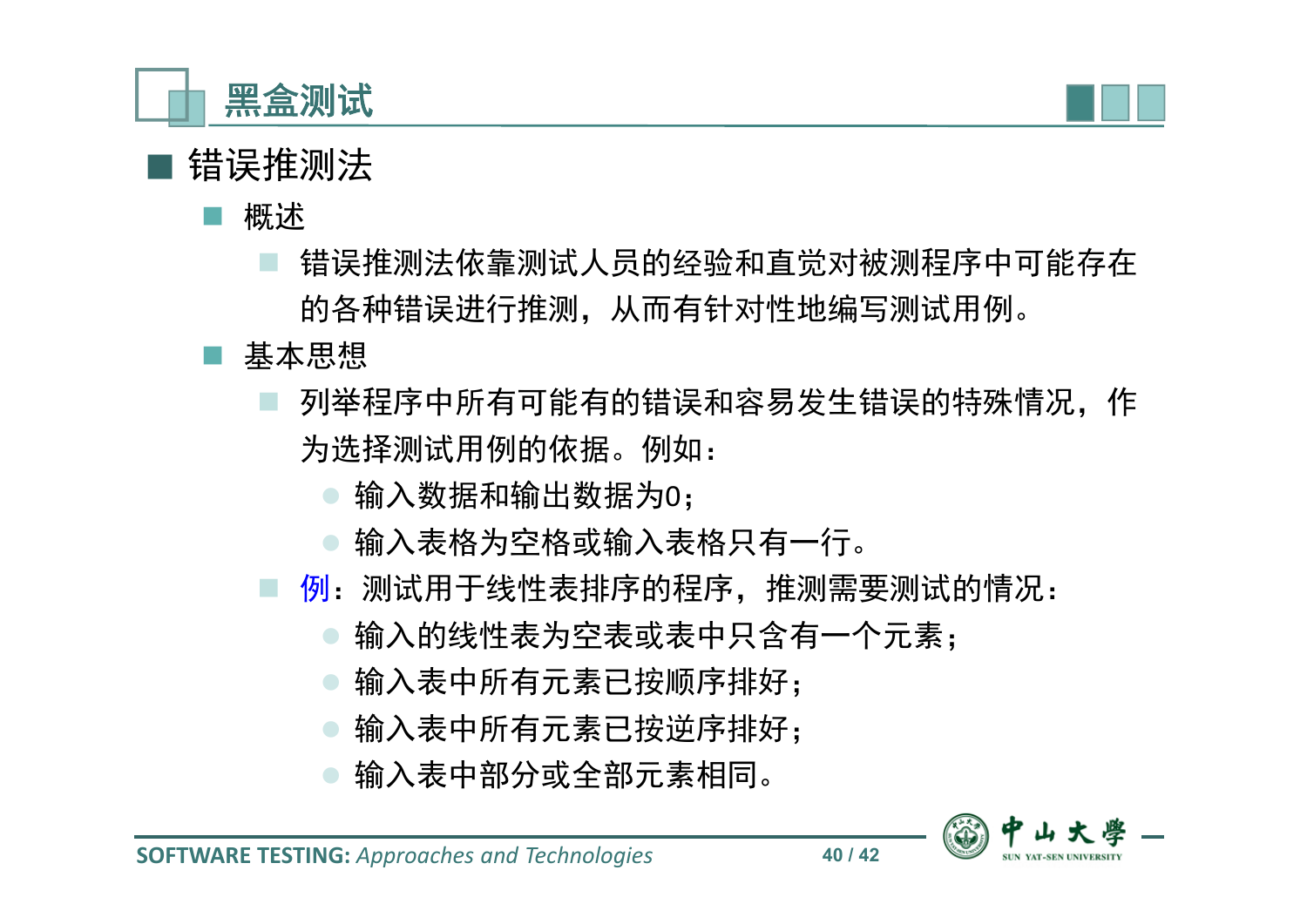



# ■ 随机测试法

概述

- 随机测试指测试用例数据是从被测程序的所有可能输入值中随 机选取的,是一种基本的黑盒测试方法。
- 数据的随机选取可以采用随机模拟的方法,包括采用伪随机数 发生器、硬件随机模拟器等方法产生输入数据。
- 随机测试方法能够获得大量的测试数据。测试人员只需要规定 输入变量的取值区间,提供必要的变换机制,使产生的随机数 服从预期的概率分布。
- 随机测试法的局限性
	- 随机测试方法不能事先将测试的输入数据存入文档,在排错时 难以重现测试中错误发生的过程,不方便进行回归测试。

补救的办法是将随机产生的测试数据记录备用。